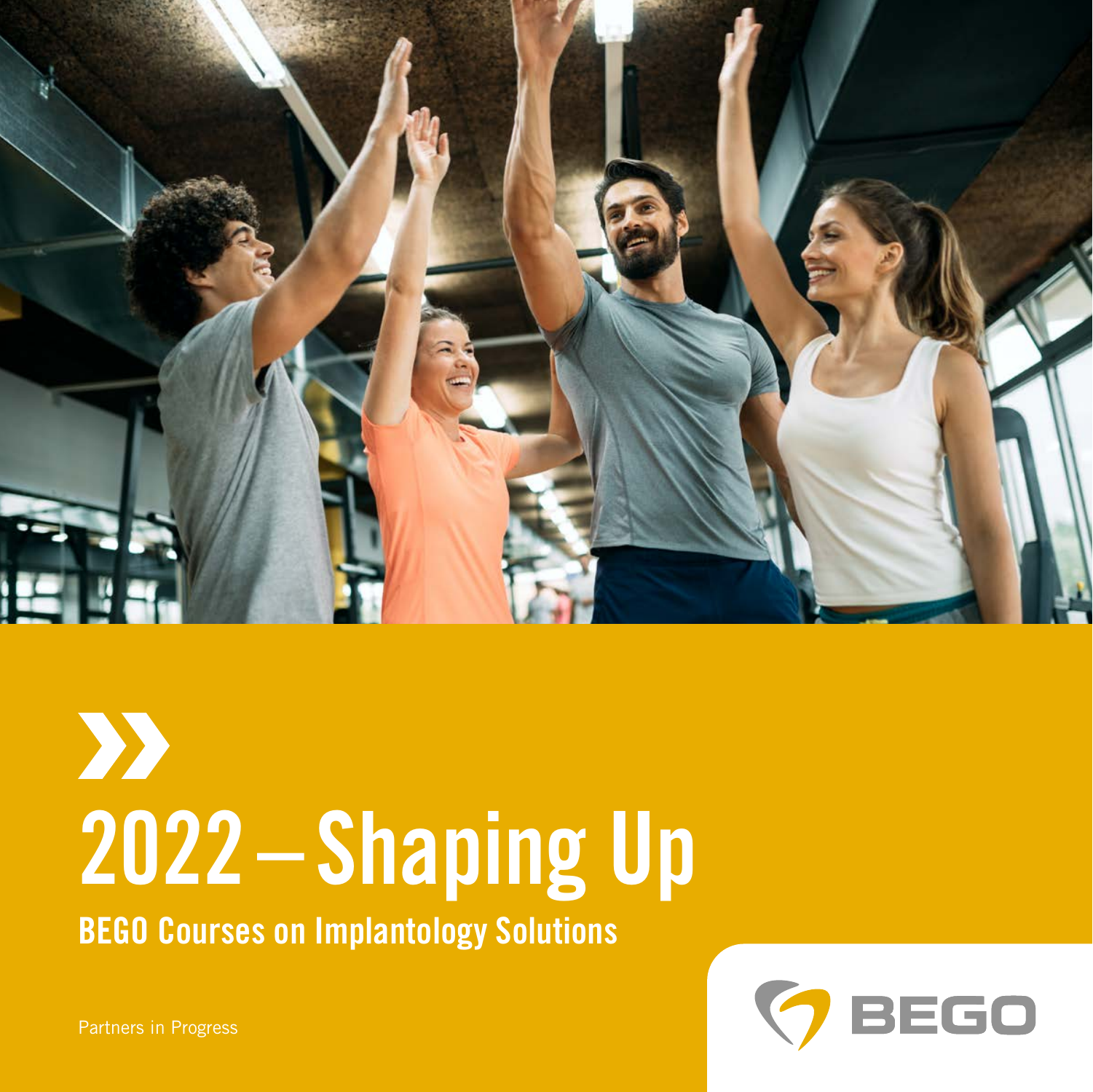# WWW.BEGO.COM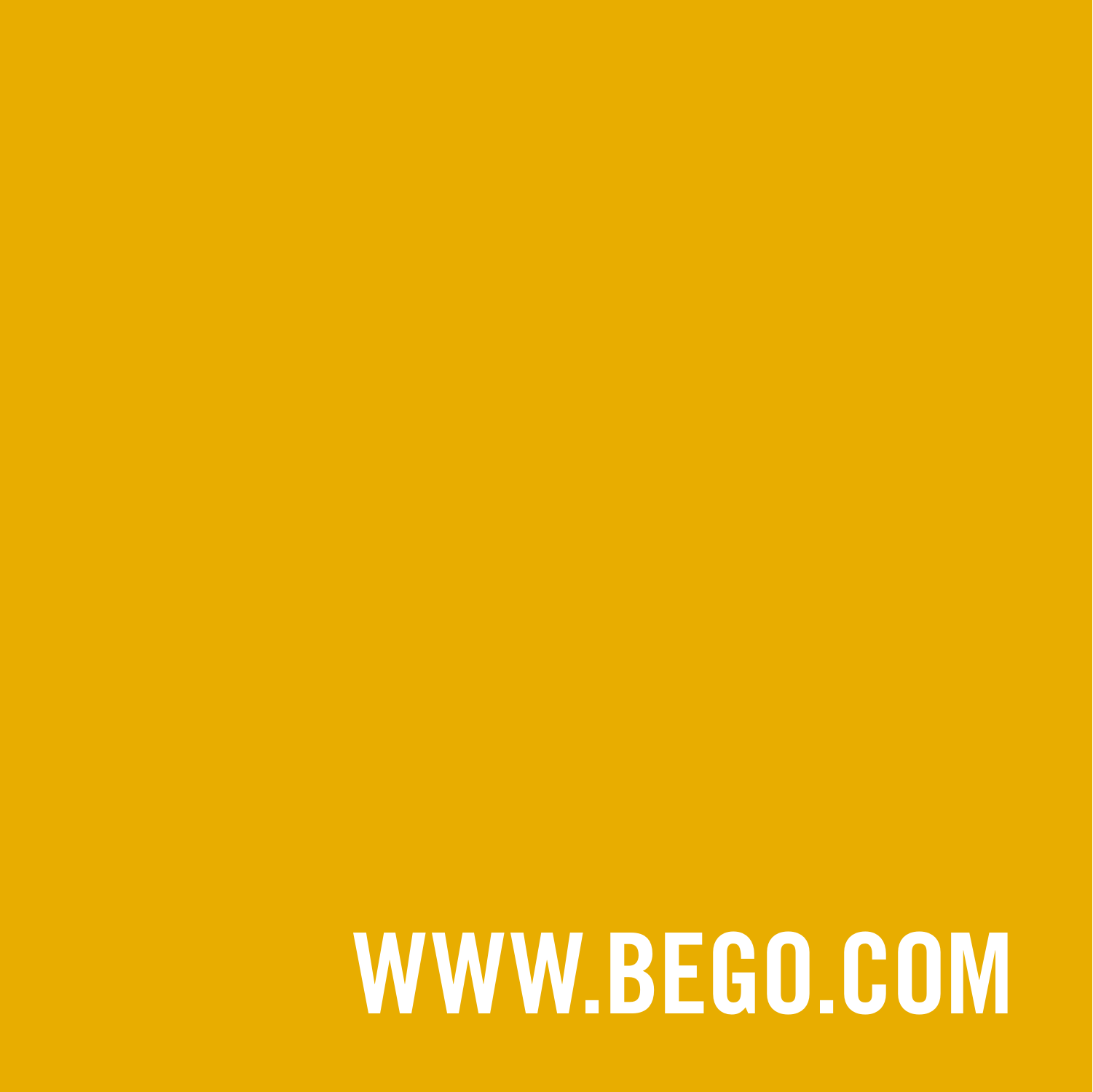# **Contents**

| Page           | <b>Date</b>      | <b>Course</b>                                                                            |
|----------------|------------------|------------------------------------------------------------------------------------------|
| 5              | 26.01.2022       | <b>CAD/CAM Restorations</b>                                                              |
| 6              | 23.02.2022       | Soft Tissue Treatment in the Aesthetic Region                                            |
| $\overline{7}$ | 23.03.2022       | <b>Guided Implant Surgery</b>                                                            |
| 8              | 25.03.2022       | Open Day Special 1/BEGO Guide/<br>Backstage of a Full Digital Workflow Planning          |
| $\overline{9}$ | 02. - 03.04.2022 | Humancourse with Hands-on                                                                |
| 10             | 29. - 30.04.2022 | The Art Behind Dental Photography                                                        |
| 11             | 13.05.2022       | Digital Approach/Periimplantary Pink & White Aesthetic                                   |
| 12             | 20.05.2022       | Open Day Special 2/Hard and Soft Tissue Management<br>Around Dental Implants - A New Era |
| 13             | 25.05.2022       | <b>Sinus Elevation:</b><br>Minimizing Complications, Improving Results                   |
| 14             | 10. - 11.06.2022 | Immediate Implant Placement and<br>Prosthetic Driven Soft Tissue Management              |
| 15             | 22.06.2022       | Immediate Provisionalization in the Aesthetic Region                                     |
| 16             | 09. - 10.09.2022 | Life Quality in Just One Day                                                             |
| 17             | 14.09.2022       | Digital Smile Design (DSD)                                                               |
| 18             | 05.10.2022       | <b>Partial Extraction Therapy</b>                                                        |
| 19             | 21.10.2022       | Open Day Special 3/From Priodontal Downs to Aesthetic<br>Heights on Implants - A Theory  |
| 20             | 04.11.2022       | Immediate Implant Loading in Full Arch-cases -<br>A 12 Year Experience                   |
| 21             | 23.11.2022       | Digital Workflow with BEGO Guided Surgery                                                |
| 22             | 09.12.2022       | Open Day/BEGO Guide/Product Presentation                                                 |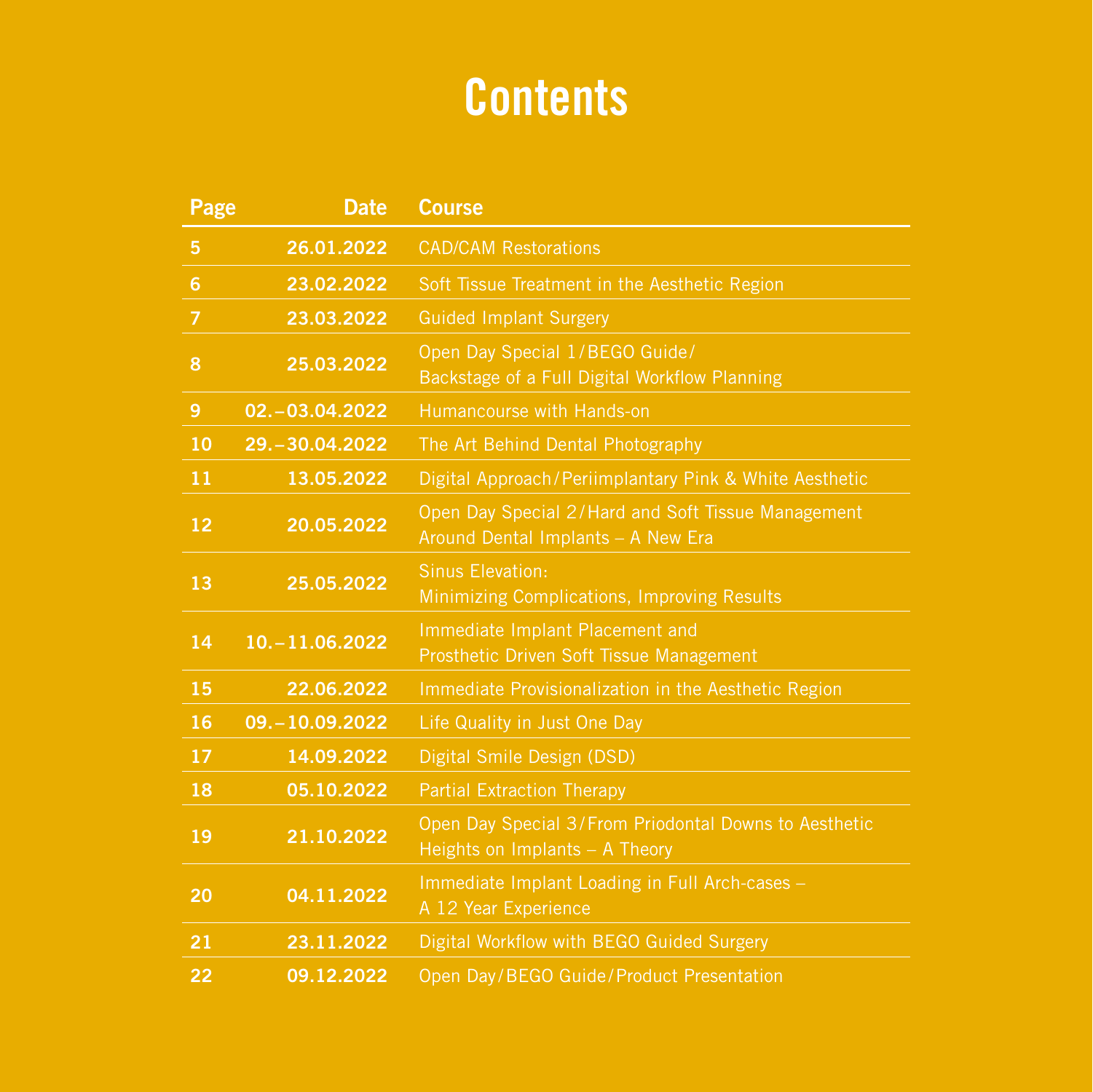# Calender 2022

| <b>February</b><br><b>January</b> |                |     |             |    |         |    | <b>March</b> |    |                 |       |       |      |         |                | April |                 |             |                |    |         |                |       |                 |    |       |      |         |
|-----------------------------------|----------------|-----|-------------|----|---------|----|--------------|----|-----------------|-------|-------|------|---------|----------------|-------|-----------------|-------------|----------------|----|---------|----------------|-------|-----------------|----|-------|------|---------|
| Mon                               | Tue            |     | Wed Thu Fri |    | Sat Sun |    |              |    | Mon Tue Wed Thu |       | Fri   |      | Sat Sun |                |       | Mon Tue Wed Thu |             | Fri            |    | Sat Sun |                |       | Mon Tue Wed Thu |    | Fri   |      | Sat Sun |
|                                   |                |     |             |    |         | 2  |              |    | $2 \quad 3$     |       | $-4$  | $-5$ | 6       |                |       |                 | $2 \quad 3$ | $\overline{4}$ |    | 5 6     |                |       |                 |    |       | -2   | $-3$    |
| $\mathcal{R}$                     | $\overline{4}$ | 5 6 |             | 7  | 8       | 9  | 7            | 8  | 9               | $-10$ | $-11$ | 12   | 13      | $\overline{7}$ | 8     | 9               | 10          | 11             | 12 | 13      | $\overline{4}$ | 5     | $-6$            | 7  | 8     | 9    | 10      |
| $10^{-}$                          | $-11$          | 12  | 13          | 14 | $-15$   | 16 | 14 15        |    | 16              | 17    | 18    | 19   | 20      | 14             | 15    | 16              | 17          | 18             | 19 | 20      | - 11 -         | $-12$ | 13              | 14 | $-15$ | - 16 | 17      |
| 17                                | 18             | 19  | 20          | 21 | 22      | 23 | 21           | 22 | 23              | 24    | 25    | 26   | 27      | 21             | 22    | 23              | 24          | 25             | 26 | 27      | 18             | 19    | 20              | 21 | 22 23 |      | 24      |
| 24                                | 25             | 26  | 27          | 28 | 29      | 30 | 28           |    |                 |       |       |      |         | 28             | 29 30 |                 | 31          |                |    |         | 25             | 26 27 |                 | 28 | 29    | 30   |         |
| 31                                |                |     |             |    |         |    |              |    |                 |       |       |      |         |                |       |                 |             |                |    |         |                |       |                 |    |       |      |         |

| May     |             |                |                |       |       |         | June     |    |                     |                |                |          |         | July                 |       |    |        | August |                |                             |                     |          |             |                |    |         |      |
|---------|-------------|----------------|----------------|-------|-------|---------|----------|----|---------------------|----------------|----------------|----------|---------|----------------------|-------|----|--------|--------|----------------|-----------------------------|---------------------|----------|-------------|----------------|----|---------|------|
| Mon Tue |             |                | Wed Thu Fri    |       |       | Sat Sun |          |    | Mon Tue Wed Thu Fri |                |                |          | Sat Sun |                      |       |    |        |        |                | Mon Tue Wed Thu Fri Sat Sun | Mon Tue Wed Thu Fri |          |             |                |    | Sat Sun |      |
|         |             |                |                |       |       |         |          |    |                     | $\overline{2}$ | 3 <sup>3</sup> | 4 5      |         |                      |       |    |        |        | $\overline{2}$ | $-1$ 3                      | $\frac{1}{2}$       |          | $2 \quad 3$ | $\overline{4}$ |    | 5 6 7   |      |
|         | $2 \quad 3$ | $\overline{4}$ | 5 <sub>2</sub> | $-6$  | $-7$  | 8       | 6        | 7  | 8                   | 9              | $10-10$        | 11       | 12      | 4                    |       |    | 5 6 7  | 8      | $-19$          | 10                          | 8                   | 9        | 10          | 11             | 12 | 13      | 14   |
| 9       | 10          | $11 \t 12$     |                | $-13$ | 14 15 |         | 13 14 15 |    |                     | 16             | 17             | 18       | 19      | 11 12 13 14 15 16 17 |       |    |        |        |                |                             | 15 16 17            |          |             | 18             | 19 | 20      | 21   |
| 16      | $-17$       | 18             | 19             | 20    | 21    | 22      | 20       | 21 | -22                 | 23             |                | 24 25 26 |         | 18                   | 19    | 20 | $-121$ | 22 23  |                | 24                          | 22                  | 23       | 24          | 25             |    | 26 27   | - 28 |
| 23 24   |             | -25            | 26             | 27    | 28 29 |         | 27       | 28 | 29 30               |                |                |          |         | 25                   | 26 27 |    | 28     | 29     | 30             | 31                          |                     | 29 30 31 |             |                |    |         |      |
| 30 31   |             |                |                |       |       |         |          |    |                     |                |                |          |         |                      |       |    |        |        |                |                             |                     |          |             |                |    |         |      |

| September |    |     |     |                | October                 |                |    |                |         | <b>November</b> |      |    |             |    |    |                 | <b>December</b>         |                |    |             |       |     |             |     |       |             |                |
|-----------|----|-----|-----|----------------|-------------------------|----------------|----|----------------|---------|-----------------|------|----|-------------|----|----|-----------------|-------------------------|----------------|----|-------------|-------|-----|-------------|-----|-------|-------------|----------------|
| Mon Tue   |    | Wed | Thu | Fri            |                         | Sat Sun        |    | Mon Tue        | Wed Thu |                 | Fri  |    | Sat Sun     |    |    | Mon Tue Wed Thu |                         | Fri            |    | Sat Sun     | Mon   | Tue | Wed         | Thu | Fri   | Sat Sun     |                |
|           |    |     |     | $\overline{2}$ | $\overline{\mathbf{3}}$ | $\overline{4}$ |    |                |         |                 |      |    | $1 \quad 2$ |    |    | $\overline{2}$  | $\overline{\mathbf{3}}$ | $\overline{4}$ |    | $5 \quad 6$ |       |     |             |     |       | $2 \quad 3$ | $\overline{4}$ |
| $5 -$     | 6  |     | 8   | -9             | 10                      | 11             | 3  | $\overline{4}$ | -5      | 6               | $-7$ | 8  | 9           | 7  | 8  | 9               | 10                      | 11             | 12 | 13          | 5     | 6   | $7^{\circ}$ | 8   | -9    | 10          | 11             |
| 12 13     |    | 14  | 15  | 16             | 17                      | 18             | 10 | -11            | 12      | 13              | 14   | 15 | 16          | 14 | 15 | 16              | 17                      | 18             | 19 | 20          | $-12$ | 13  | 14          | 15  | 16    | 17          | 18             |
| 19        | 20 | 21  | 22  | 23             | 24                      | 25             | 17 | 18             | 19      | 20              | 21   | 22 | 23          | 21 | 22 | 23              | 24                      | 25             | 26 | 27          | 19    | 20  | 21          | 22  | 23    | 24          | 25             |
| 26        | 27 | 28  | 29  | 30             |                         |                | 24 | 25             | 26      | 27              | 28   | 29 | 30          | 28 | 29 | 30              |                         |                |    |             | 26    | 27  | 28          | 29  | 30 31 |             |                |
|           |    |     |     |                |                         |                | 31 |                |         |                 |      |    |             |    |    |                 |                         |                |    |             |       |     |             |     |       |             |                |

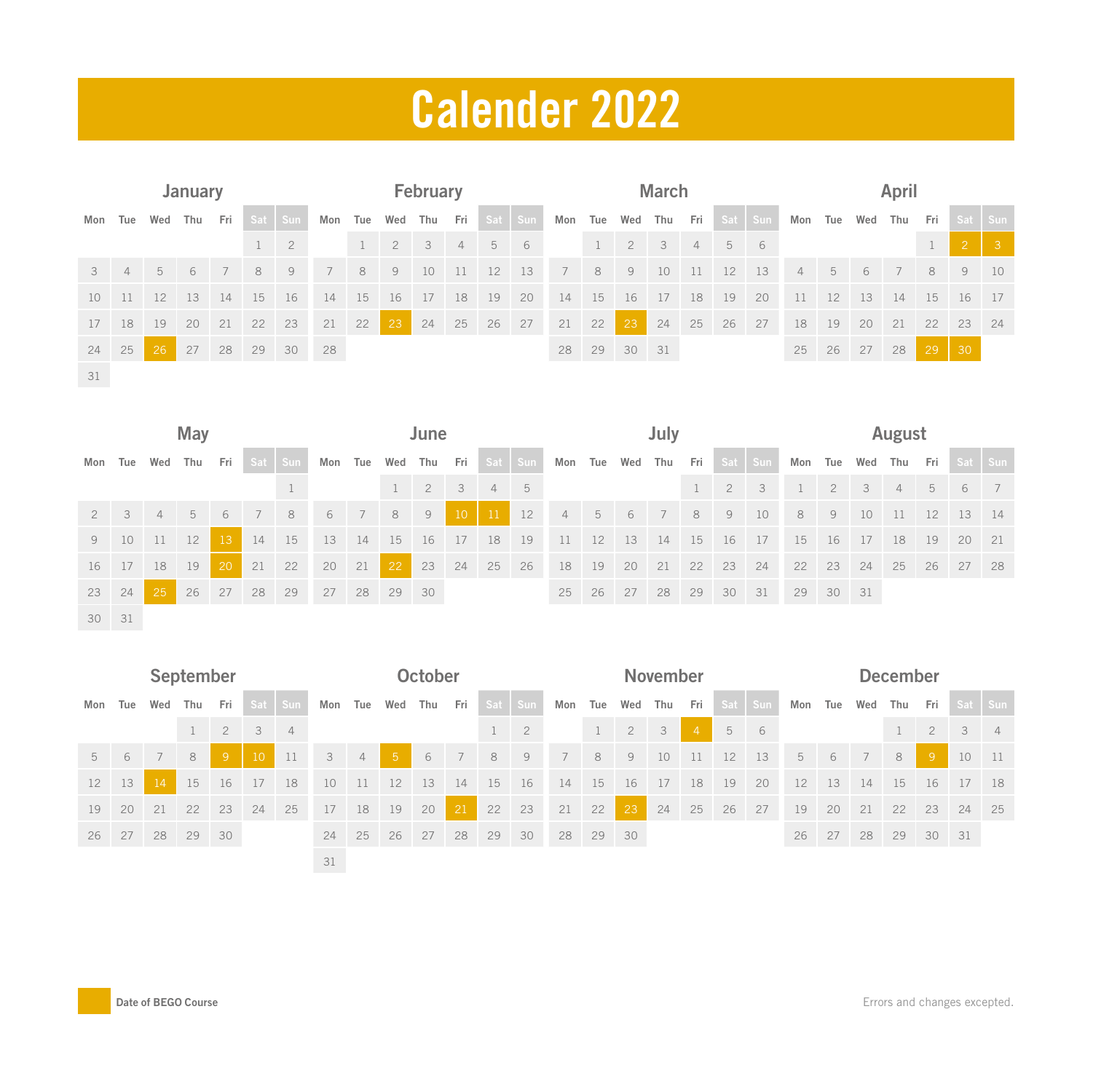

#### <span id="page-4-0"></span>CAD/CAM Restorations

- Digital vs conventional techniques
- Immediate temporization techniques **Internal and techniques**<br>**Internal and internal and internal continuous**<br>**Internals**
- Custom abutment materials
- Immediate definitive abutment concept
- Case classification, diagnosis and treatment plan cept<br>reatment plan<br>————————————————————

#### **Details**

| <b>Details</b>                   |                                                                    |                                                                                   |
|----------------------------------|--------------------------------------------------------------------|-----------------------------------------------------------------------------------|
| <b>Course ID</b>                 | 2201                                                               |                                                                                   |
| Event venue                      | Online seminar                                                     |                                                                                   |
| <b>Date</b>                      | 26.01.2022<br>$18:00 - 19:00$ CET<br>(Vienna – Amsterdam – Berlin) |                                                                                   |
| Language                         | English                                                            |                                                                                   |
| Level                            | Beginners/advanced                                                 |                                                                                   |
| <b>Course fee</b>                | Free of charge                                                     | Prof. Dr Erhan                                                                    |
| Registration deadline 26.01.2022 |                                                                    | Çömlekoğlu                                                                        |
| <b>Registration link</b>         | https://attendee.gotowebinar.com/<br>register/945632095221304335   | studied dentistry in Izmir<br>and teaches dentistry at<br>Ege University in Izmir |
| Points*                          |                                                                    | $(TUR)$ .                                                                         |

\* In accordance with the guidelines of the German Dental Association (BZÄK)/German Association for Dental, Oral and Maxillofacial Medicine



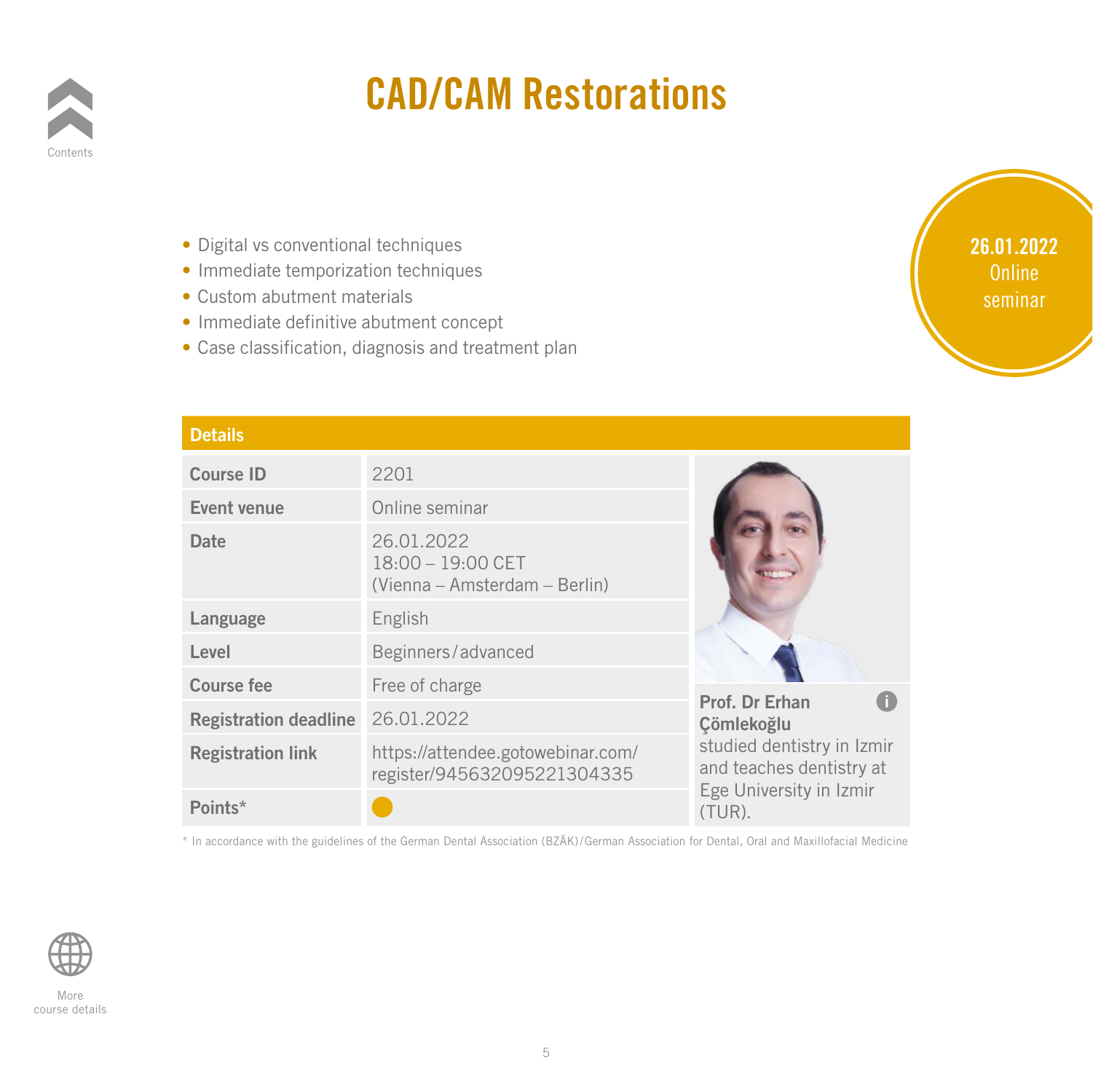

### <span id="page-5-0"></span>Soft Tissue Treatment in the Aesthetic Region

Nowadays patients became more demanding about aesthetic results when replacing missing tooth with implant or restoring tooth. To completely fulfil the high level expectations of the patients it is very important to not only care about white aesthetics but also to pay attention about the pink one. Many different reconstructive surgical procedures have been developed to attain better aesthetics results of the pink components. Bructive willch enab<br>
eloped to between whe<br>
he pink successful

Prosthetic components should be properly designed imitating natural emergence profile in critical region and applied immediately during the soft tissue manipulation procedures. In this manner, the soft tissue is optimally adapted and supported from the beginning of the healing, which enables stable results, optimal balance between white and pink component and successful final aesthetics results. ame more demanding Prosthetic components sh<br>when replacing designed imitating natural<br>ant or restaring provide in exitial region and rel immedia<br>
manipula<br>
e the soft t<br>
<u>supporte</u><br>
<u>supporte</u>



| <b>Details</b>                   |                                                                    |                                                     |
|----------------------------------|--------------------------------------------------------------------|-----------------------------------------------------|
| <b>Course ID</b>                 | 2202                                                               |                                                     |
| Event venue                      | Online seminar                                                     |                                                     |
| <b>Date</b>                      | 23.02.2022<br>$18:00 - 19:00$ CET<br>(Vienna – Amsterdam – Berlin) |                                                     |
| Language                         | English                                                            |                                                     |
| Level                            | Beginners/advanced                                                 |                                                     |
| <b>Course fee</b>                | Free of charge                                                     |                                                     |
| Registration deadline 23.02.2022 |                                                                    | Dr Matej Kuliš<br>studied dentistry in              |
| <b>Registration link</b>         | https://attendee.gotowebinar.com/<br>register/3037060441414543118  | Zagreb (CRO). He works<br>in a dental practice      |
| Points*                          |                                                                    | in Ljubljana (SLO) as<br>Prosthodontist specialist. |





More course details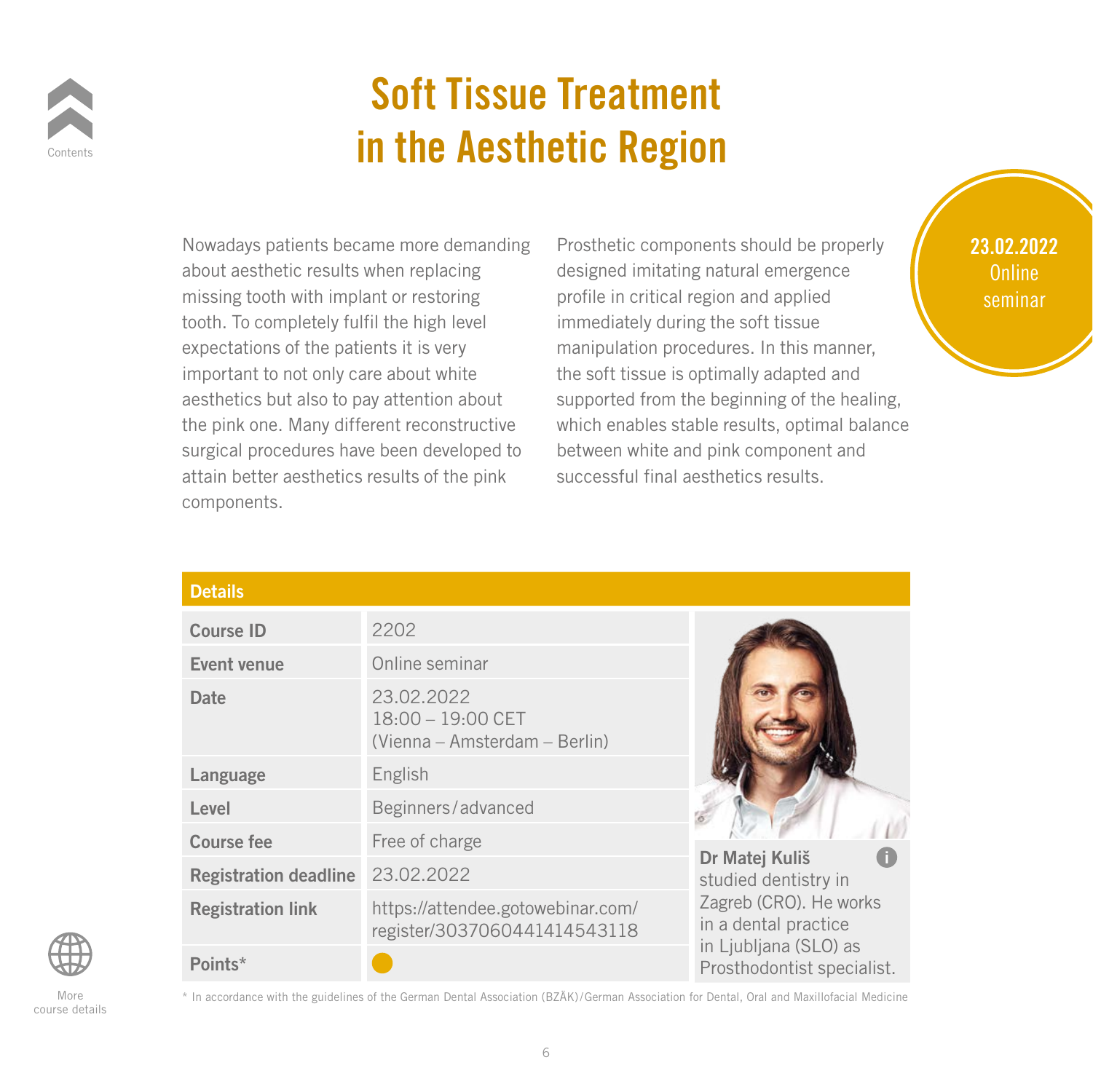

### <span id="page-6-0"></span>Guided Implant Surgery

Oral implantology has become a very safe and predictable procedure. Although implant placement and augmentative procedures are routine procedure nowadays, many pitfalls can adversely affect long term satisfaction of the patient and the surgeon. Today the dentist's challenge is to select the appropriate technique and material for the given task while the options and the medical challenges grow constantly. **Example 100 concrete**<br> **CONCRETE**<br> **CONCRETE**<br> **CONCRETE**<br> **CONCRETE**<br> **CONCRETE**<br> **CONCRETE**<br> **CONCRETE** 

The literature and nowadays social media boast high success rates and satisfied patients but reality sometimes offers a different picture. This presentation will focus on digital implant planning procedures and guided implant surgery, including the assessment of the case in order to choose the correct technique and material for the given case and how to overcome the limitations of the digital workflow. **INTERNAL SECTEMBER 1999**<br> **INTERNATE SECTEMBER 1999**<br> **INTERNATE SECTEMBER 1999**<br> **INTERNATE SECTEMBER 1999**<br> **INTERNATE SECTEMBER 1999**<br> **INTERNATE SECTEMBER 1999** y different<br>
focus on<br>
geon. and guid<br>
ect the the asses



#### **Details**

| <b>Course ID</b>                 | 2203                                                               |                                                                            |
|----------------------------------|--------------------------------------------------------------------|----------------------------------------------------------------------------|
| Event venue                      | Online seminar                                                     |                                                                            |
| Date                             | 23.03.2022<br>$18:00 - 19:00$ CET<br>(Vienna – Amsterdam – Berlin) |                                                                            |
| Language                         | English                                                            |                                                                            |
| Level                            | Beginners/advanced                                                 |                                                                            |
| <b>Course fee</b>                | Free of charge                                                     | Dr Markus Tröltzsch                                                        |
| Registration deadline 23.03.2022 |                                                                    | studied medicine and                                                       |
| <b>Registration link</b>         | https://attendee.gotowebinar.com/<br>register/1728695480430896654  | dentistry in Erlangen/<br>Nürnberg (GER). He is<br>based in his own dental |
| Points*                          |                                                                    | practice in Ansbach<br>$(GER)$ .                                           |



More course details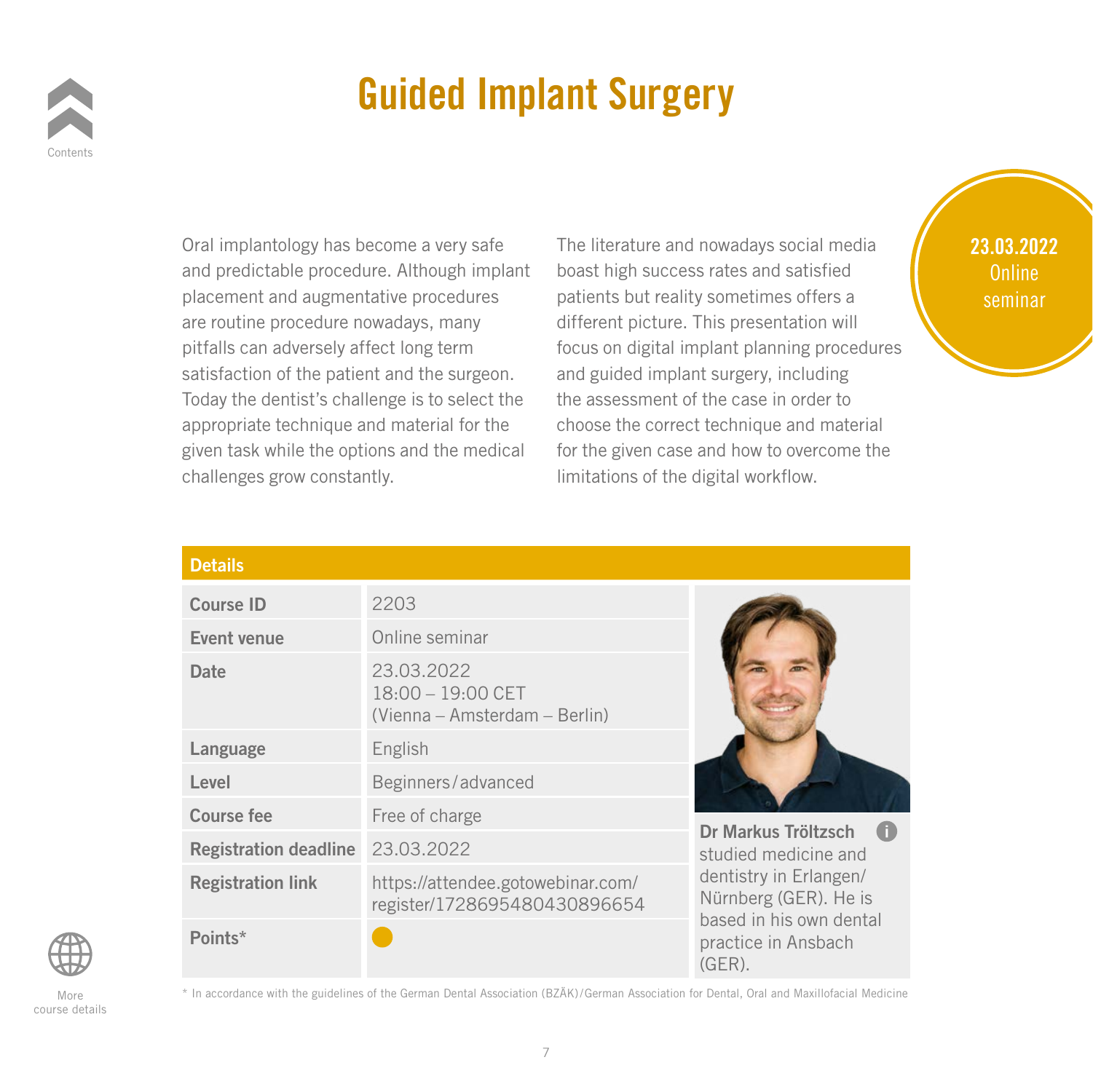

### Open Day Special 1 / BEGO Guide

#### <span id="page-7-0"></span>Backstage of a Full Digital Workflow Planning

Living in the overwhelmingly promising era of digital evolution, we are focused on using digital technology to find the answers to our questions, and this is definitely justified to a great degree. However, the field of Computer Guided Surgery and Implant Rehabilitation is one with many "Grey Zones", with a variety of unanswered questions. ed to a our devel<br>
mputer dentists<br>
tation is compute<br>
ariety of

This course invites the modern dentist to a trip in some of these "Grey Zones", and to a fruitful discussion that has one goal: our development as consciously thinking dentists that are the masters of their computers and not the opposite. Ingly promising era<br>**INTERNAT This course invites the mome of these "Grad the appropriate our the a fruitful discussion the** 

# 25.03.2022 Bremen, Germany

| unanswereu yuestions.        |                                                               |                                               |
|------------------------------|---------------------------------------------------------------|-----------------------------------------------|
| <b>Details</b>               |                                                               |                                               |
| <b>Course ID</b>             | 2204                                                          |                                               |
| Event venue                  | Bremen, Germany                                               |                                               |
| Date                         | 25.03.2022<br>$9:00$ am $-6:00$ pm                            |                                               |
| Language                     | English                                                       |                                               |
| Level                        | Beginners/advanced                                            |                                               |
| <b>Course fee</b>            | 850,- € plus local VAT<br>(certificate and catering included) | <b>Dr Andreas</b>                             |
| <b>Registration deadline</b> | 04.03.2022                                                    | <b>Barbetseas</b><br>studied dentistry in     |
| <b>Registration link</b>     | https://eveeno.com/229827146                                  | Athens (GRE) and is<br>based there in his own |
| Points*                      |                                                               | dental practice.                              |

\* In accordance with the guidelines of the German Dental Association (BZÄK)/German Association for Dental, Oral and Maxillofacial Medicine

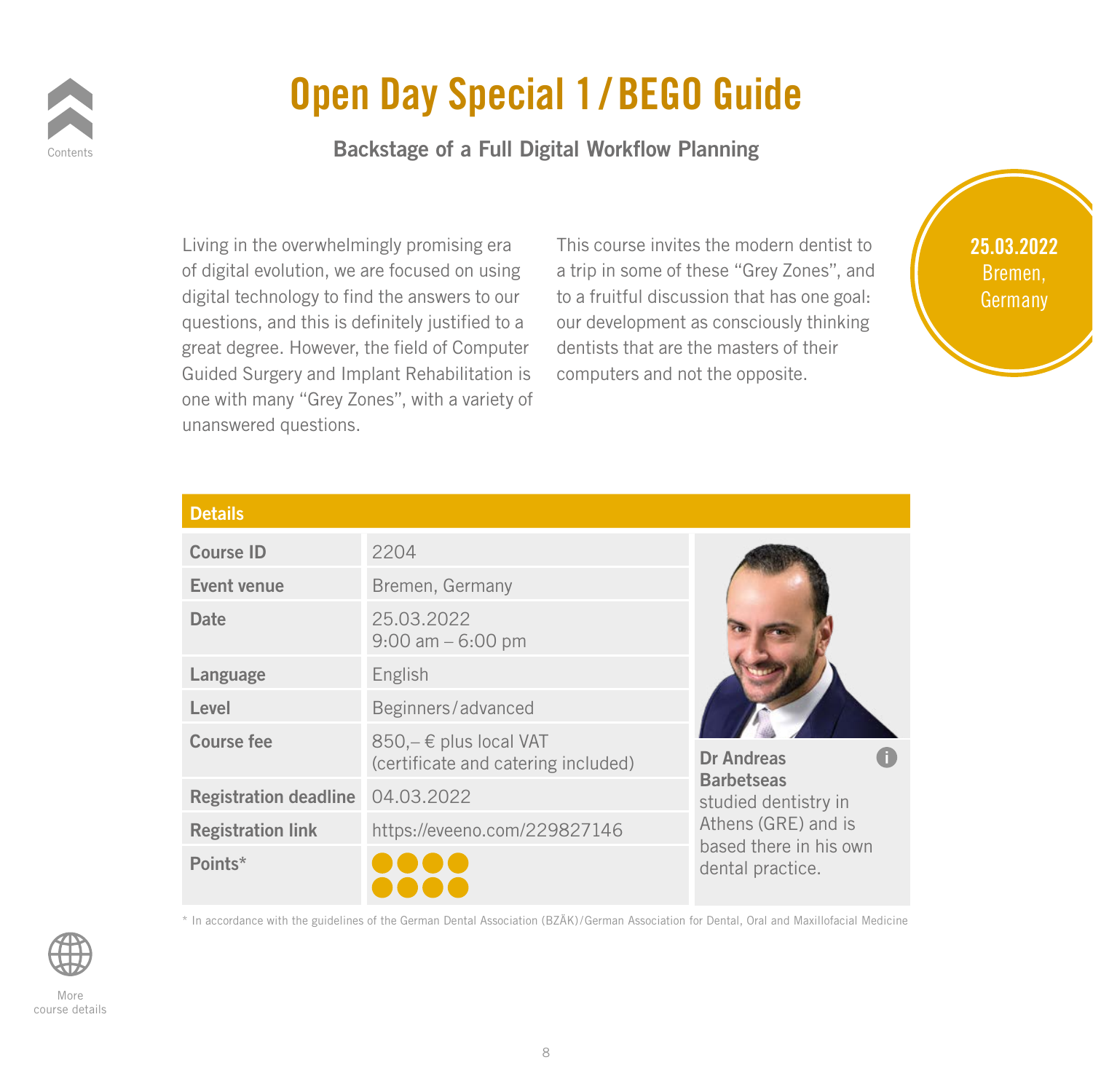

#### <span id="page-8-0"></span>Humancourse with Hands-on

80% of the course are hands-on with 20% lectures about explanations of the techniques. A maximum of two participants will be assigned to each cadaver skull. For the cadavers are fresh and not embalmed a nearly "close to reality" simulation of the surgical procedures can be experienced. The participants will have the opportunity to "update" the entire oral anatomy by riskless

exploration of fresh and not embalmed human cadaver skulls. By performing the implant preparing surgical procedures and implantations the participants will learn feasibility, but also the limits are demonstrated. By focussing on risks and complications of such operations and their management the patients safety should be increased. hands-on with<br>
planations of the **Internal Property Constant**<br> **INTERNAL PROPERTY ASSESS**<br> **INTERNAL PROPERTY PROPERTY ASSESS** For and impl.<br> **ISCOM**<br> **EXECUTE:**<br> **EXECUTE:**<br> **EXECUTE:**<br> **EXECUTE:**<br> **EXECUTE:**<br> **EXECUTE:**<br> **EXECUTE:**<br> **EXECUTE:**<br> **EXECUTE:** 



| Fire participatits will have the upportunity to<br>'update" the entire oral anatomy by riskless | increased.                                                                                                                         | Trianagement the patients safety should be                                                         |
|-------------------------------------------------------------------------------------------------|------------------------------------------------------------------------------------------------------------------------------------|----------------------------------------------------------------------------------------------------|
| <b>Details</b>                                                                                  |                                                                                                                                    |                                                                                                    |
| <b>Course ID</b>                                                                                | 2205                                                                                                                               | Ass Prof. Dr                                                                                       |
| Event venue                                                                                     | Vienna, Austria                                                                                                                    | <b>Hannes Traxler</b><br>studied human medicine                                                    |
| Date                                                                                            | 02. - 03.04.2022<br>$9:00$ am $-5:00$ pm                                                                                           | in Vienna (AUT), teaches<br>human - and dental                                                     |
| Language                                                                                        | English                                                                                                                            | medicine in Vienna.                                                                                |
| Level                                                                                           | Beginners/advanced                                                                                                                 | <b>Dr Norbert Fock</b>                                                                             |
| <b>Course fee</b>                                                                               | 1980,- € Early bird ends 31.12.2021<br>2190, - € Standard from 01.01.2022<br>plus local VAT (certificate and catering<br>included) | studied dentistry in<br>Cologne and Vienna.<br>He is based in is own<br>dental practice in Vienna. |
| <b>Registration deadline</b>                                                                    | 04.03.2022                                                                                                                         |                                                                                                    |
| <b>Registration link</b>                                                                        | https://eveeno.com/174864158                                                                                                       |                                                                                                    |
| Points*                                                                                         |                                                                                                                                    |                                                                                                    |

\* In accordance with the guidelines of the German Dental Association (BZÄK)/German Association for Dental, Oral and Maxillofacial Medicine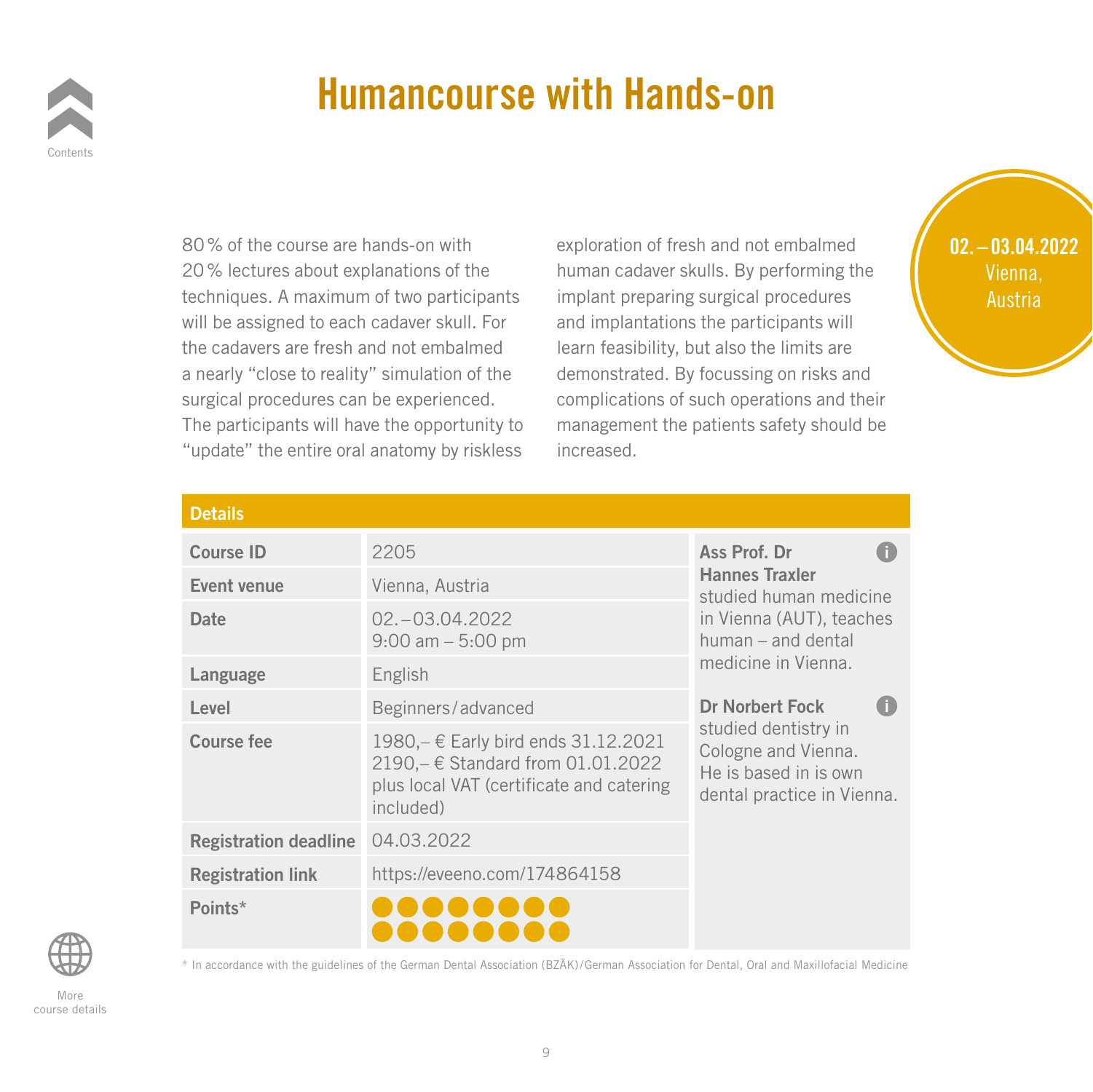

## <span id="page-9-0"></span>The Art Behind Dental Photography

Photography is an essential tool in dentistry, not only in legal terms (documentation of clinical cases), but also, among others, for the unquestionable support in the study, planning of cases, in the communication with other colleagues and the dental lab (even when they are in a long distance). The aim of this Workshop is to provide the participants knowledge in general photography. After the training, they will be able to control, in an easy and practical way, their camera during **CONCORREGIST A FINDLO STATE:**<br>
After the Artist.<br> **CONCORREGIST:**<br> **CONCORREGIST:** 

the daily working routine. During the workshop, all the necessary equipment and accessories will be presented, the entire protocol of photographic settings and setups will be addressed and the participants will have the chance to perform artistic photography in a Photo Studio with a Model and Make-Up Artist. Intial tool in dentistry, the daily working routine.<br> **INTERNATION** Ouring the workshop, all the among others for a continuent and according dy, presenter<br>
ion with photogra<br>
ven addresse<br> **Passent property**<br> **Passent property**<br> **Passent property** 

practice.



| <b>Details</b>                   |                                                               |                                                   |
|----------------------------------|---------------------------------------------------------------|---------------------------------------------------|
| <b>Course ID</b>                 | 2206                                                          |                                                   |
| Event venue                      | Lisbon, Portugal                                              |                                                   |
| Date                             | 29. - 30.04.2022<br>$9:00$ am $-6:00$ pm                      |                                                   |
| Language                         | English                                                       |                                                   |
| Level                            | Beginners/advanced                                            |                                                   |
| <b>Course fee</b>                | 890,- € plus local VAT<br>(certificate and catering included) | Dr Bruno Seabra                                   |
| Registration deadline 08.04.2022 |                                                               | studied dentistry in<br>Lisbon (POR). He works    |
| <b>Registration link</b>         | https://eveeno.com/171699051                                  | as a Professor at the<br>University of Lisbon and |
| Points*                          |                                                               | is based there in a dental                        |



More course details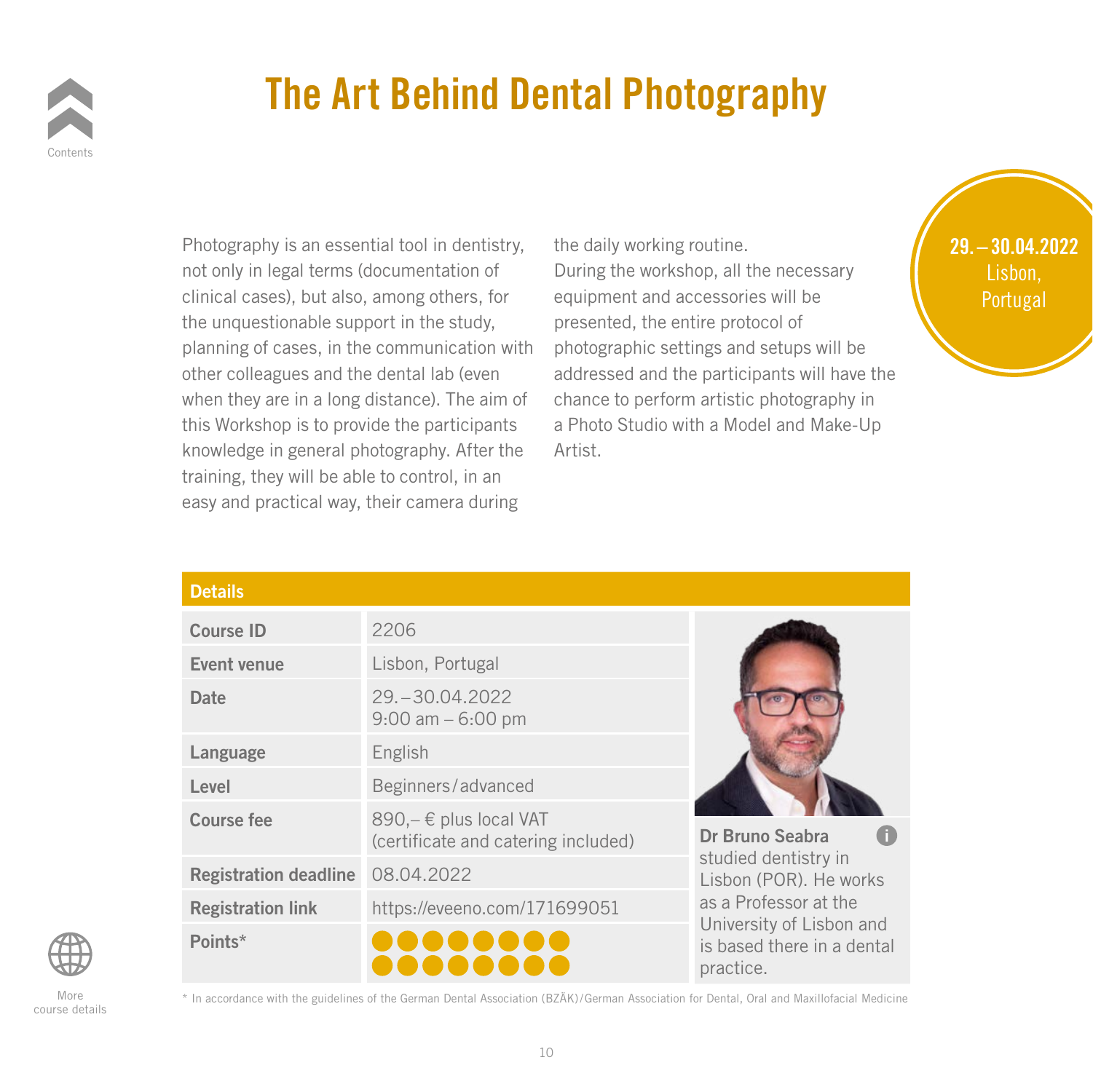

### <span id="page-10-0"></span>Digital Approach

#### Periimplantary Pink & White Aesthetic

One of the crucial problems regarding anterior implant restorations, in terms of Aesthetics, is to provide periimplantary soft tissue integrity. Pink & White Aesthetic may not be accomplished in some clinical cases, although a complete osseointegration is achieved. Biological width hypothesis is important in this context and has gained support in recent years. anied and prevent<br>due to the i

Zirconia or glass-ceramics custom abutments have been widely used, due to their optimal emergence profile and naturallike appearance. Moreover, the ones that are placed at the same day of the implant surgery and are never detached again, can provide both a better Aesthetic appearance and prevent any soft tissue related problems, due to the intact-remained biological width. **INTERNAL EXECUTE:**<br> **INTERNATION**<br> **INTERNATION EXECUTE:**<br> **INDERNATELY**<br> **INDERNATELY**<br> **INDERNATELY**<br> **INDERNATELY**<br> **INDERNATELY**<br> **INDERNATELY** thetic like appe<br>
ical are place<br>
gration surgery a<br>
sis is provide b

#### 13.05.2022 Istanbul, **Turkey**

| <b>Details</b>                   |                                                               |                                          |
|----------------------------------|---------------------------------------------------------------|------------------------------------------|
| <b>Course ID</b>                 | 2207                                                          |                                          |
| Event venue                      | Istanbul, Turkey                                              |                                          |
| <b>Date</b>                      | 13.05.2022<br>$9:00$ am $-5:30$ pm                            |                                          |
| Language                         | English                                                       |                                          |
| Level                            | Beginners/advanced                                            |                                          |
| <b>Course fee</b>                | 850,- € plus local VAT<br>(certificate and catering included) | Prof. Dr Erhan                           |
| Registration deadline 29.04.2022 |                                                               | Çömlekoğlu<br>studied dentistry in Izmir |
| <b>Registration link</b>         | https://eveeno.com/333267140                                  | and teaches dentistry at                 |
| Points*                          |                                                               | Ege University in Izmir<br>(TUR).        |



More course details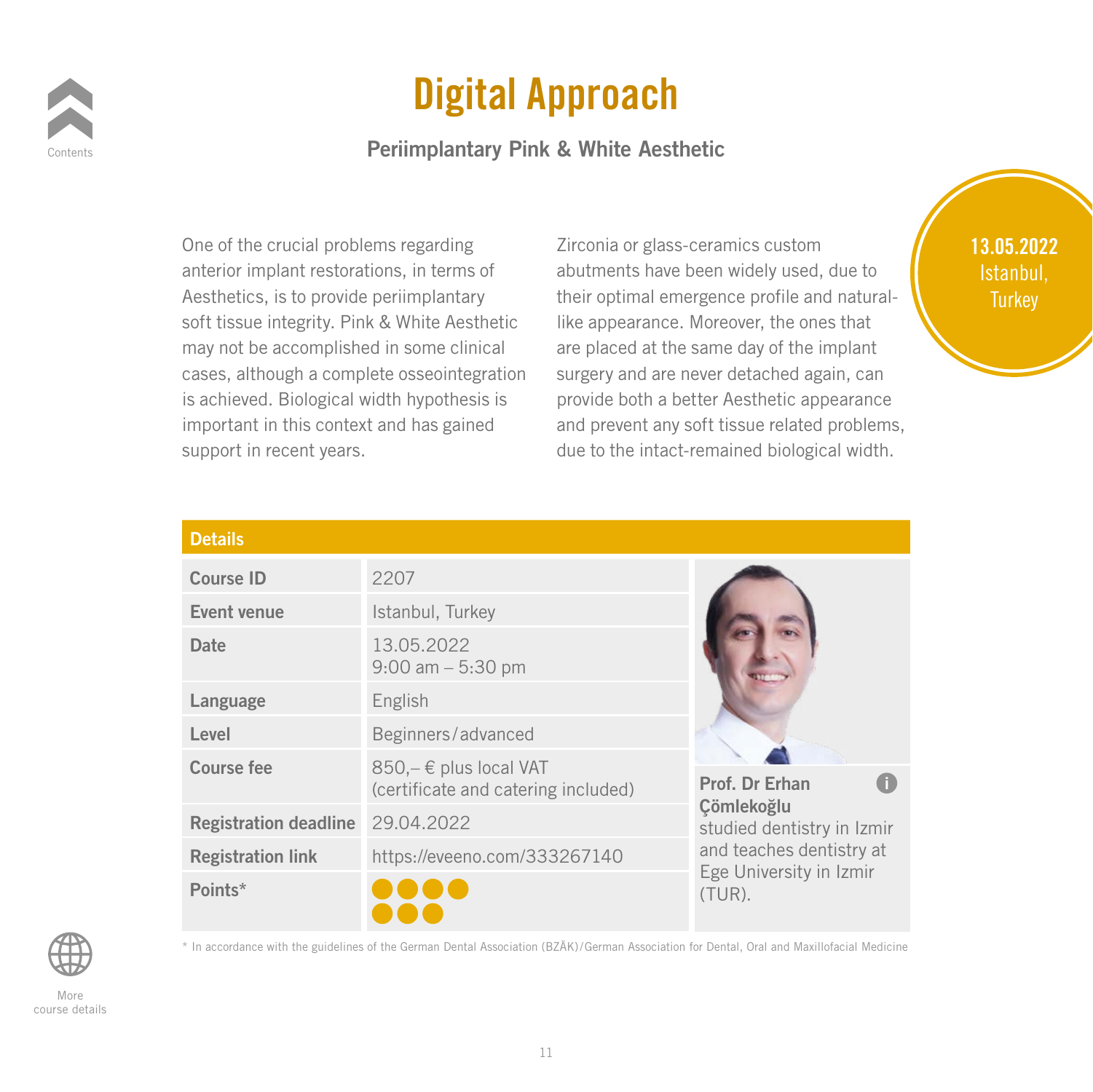

### <span id="page-11-0"></span>Open Day Special 2

#### Hard and Soft Tissue Management Around Dental Implants–A New Era

Because oral implants become a more important treatment option in the treatment array of the dentist, cases become more challenging. Age of the patients, with more underlying medical problems, as well as the group of young people having congenitally missing teeth and patients having trauma in the anterior aesthetic zone, are both increasing. In addition, the increase in prosperity resulted in much higher aesthetic **Surgery**, the<br>
e in to these inv<br>
aesthetic

demands and with that the complexity of cases. Loss of soft- and hard tissue is a major problem in oral implant therapies. Loss of soft- and hard tissue is a major problem in oral implant therapies. Although autologous bone and soft tissue grafts still are the "gold" standard in oral implant surgery, there is great interest in alternatives to these invasive surgical procedures. **INTERNAL EXECUTE:**<br> **INTERNAT EXECUTE:**<br> **INTERNATE CASES.** Loss of soft- and have become more major problem in eral implement more Loss of s<br>as the problem<br>Itally autologo<br>uma are the "

#### 20.05.2022 Bremen, Germany

| <b>Course ID</b><br>Event venue  | 2208<br>Bremen, Germany                                       |                                              |
|----------------------------------|---------------------------------------------------------------|----------------------------------------------|
| <b>Date</b>                      | 20.05.2022<br>$9:00$ am $-9:00$ pm                            |                                              |
| Language                         | English                                                       |                                              |
| Level                            | Beginners/advanced                                            |                                              |
| <b>Course fee</b>                | 690,- € plus local VAT<br>(certificate and catering included) | <b>Dr Joost Brouwers</b>                     |
| Registration deadline 30.04.2022 |                                                               | studied dentistry in<br>Utrecht (NED). He is |
| <b>Registration link</b>         | https://eveeno.com/332717814                                  | based in his own dental                      |
| Points*                          |                                                               | practice in Amersfoort<br>$(NED)$ .          |



More course details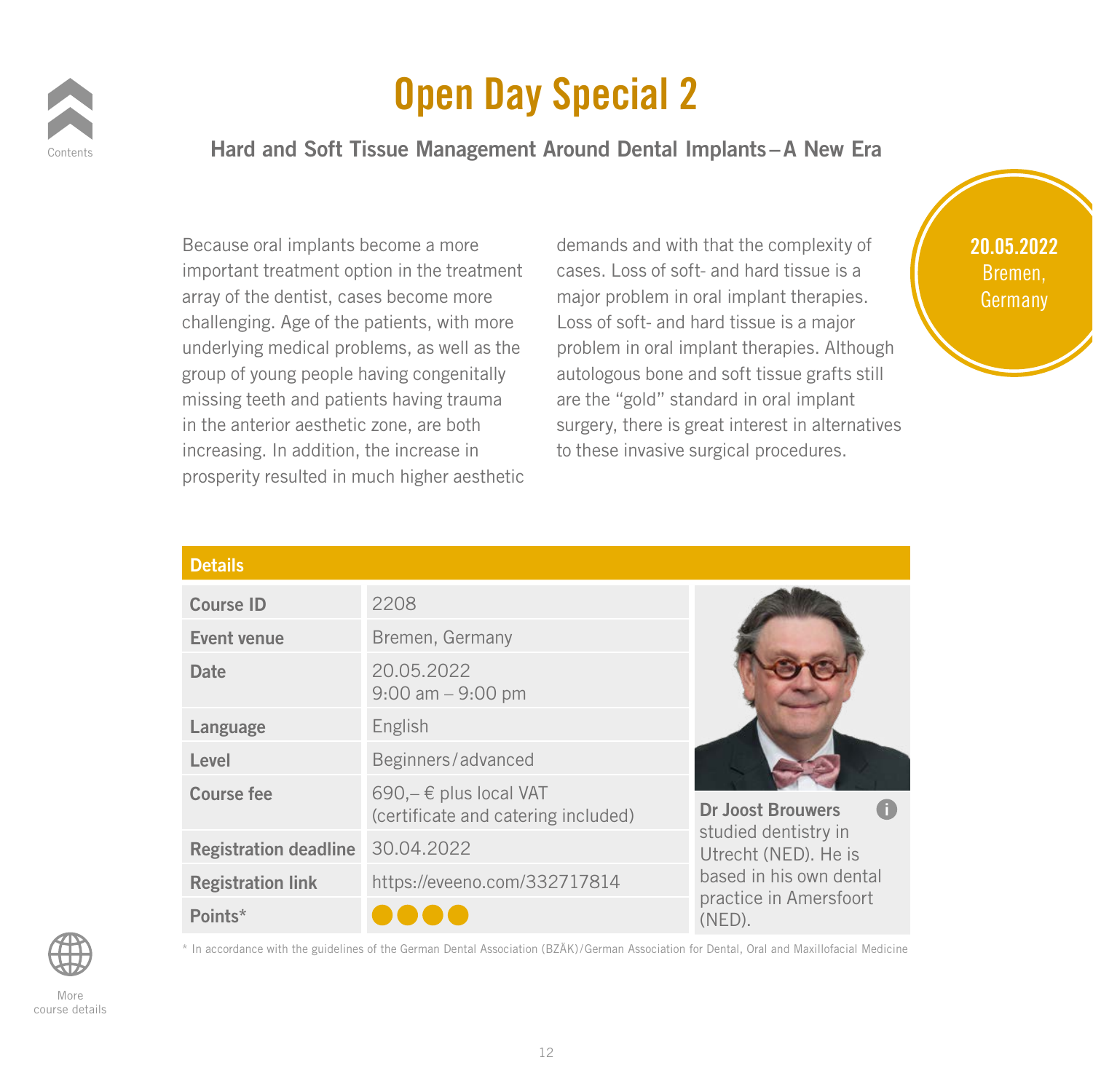

## Sinus Elevation: Minimizing Complications, Improving Results

The concern of all surgeons is to limit the rate of per- and post-operative complications. The tilted bony flap has remained the gold standard of sinus elevation for several decades. Compliance with the recent recommendations of the French society of ORL, progress in surgical instrumentation, the use of platelet concentrates have made it possible to reduce the complication rate of this surgery. studies.<br>quality of<br>ty of Dependi<br>ation, surgical t France adapted to<br> **ONLY 10**<br> **ONLY 10**<br> **ONLY 10**<br> **ONLY 10**<br> **ONLY 10**<br> **ONLY 10**<br> **ONLY 10**<br> **ONLY 10**<br> **ONLY 10**<br> **ONLY 10**<br> **ONLY 10**<br> **ONLY 10**<br> **ONLY 10**<br> **ONLY 10**<br> **ONLY 10**<br> **ONLY 10**<br> **ONLY 10**<br> **ONLY 10**<br> **ONLY** 

<span id="page-12-0"></span>In recent years, the technique of the repositioned bony window has been validated by several animal and human studies. This has proven to improve the quality of the sinus graft. Depending on all these parameters, 3 surgical techniques will be proposed, adapted to the degree of surgical experience of the surgeon. **INTERNAL SHOW SHOW SHOWS SET ON SHOW SHOWSON SERVING SHOW SHOWS SHOW SHOWS SHOWS SHOWS SHOWS SHOWS SHOWS SHOWS SHOWS SHOWS SHOWS SHOWS SHOWS SHOWS SHOWS SHOWS SHOWS SHOWS SHOWS SHOWS SHOWS SHOWS SHOWS SHOWS SHOWS SHOWS SH** 

25.05.2022 Online seminar

#### **Details**

| <b>Course ID</b>             | 2209                                                               |                                                               |  |
|------------------------------|--------------------------------------------------------------------|---------------------------------------------------------------|--|
| Event venue                  | Online seminar                                                     |                                                               |  |
| <b>Date</b>                  | 25.05.2022<br>$18:00 - 19:00$ CET<br>(Vienna – Amsterdam – Berlin) |                                                               |  |
| Language                     | English                                                            |                                                               |  |
| Level                        | Beginners/advanced                                                 |                                                               |  |
| <b>Course fee</b>            | Free of charge                                                     |                                                               |  |
| <b>Registration deadline</b> | 25.05.2022                                                         | <b>Dr Michel Philippe Russe</b><br>studied dentistry in Reims |  |
| <b>Registration link</b>     | https://attendee.gotowebinar.com/<br>register/3539972661912850190  | (FRA) and is based in his<br>own dental practice there.       |  |
| Points*                      |                                                                    |                                                               |  |



More course details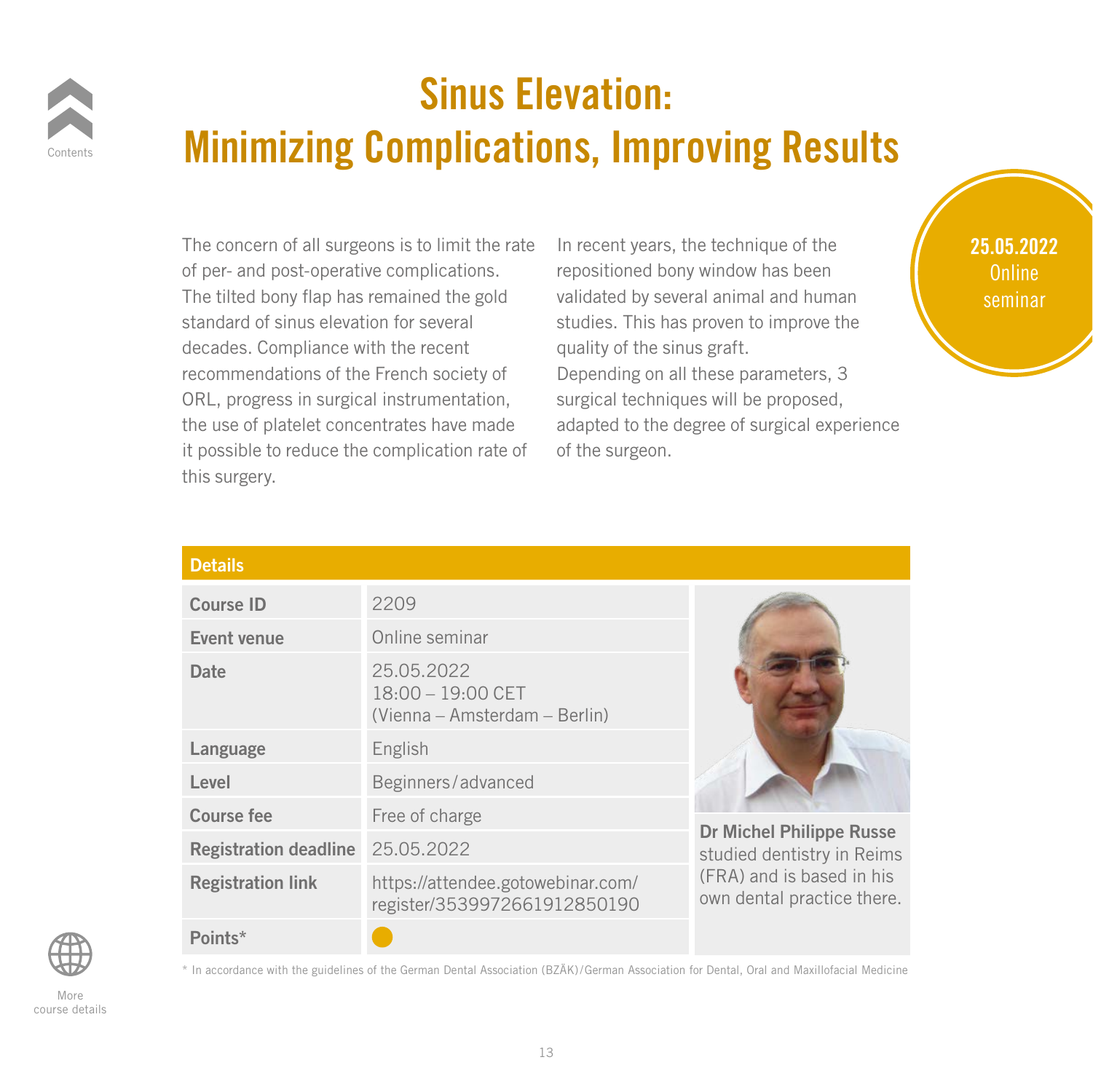

#### Immediate Implant Placement and Prosthetic Driven Soft Tissue Management

One of the main advantages of immediate replacement of the extracted tooth with an implant, in the postextraction socket, is a significant reduction of the overall duration of the therapy, because most procedures can be performed in the same session extraction: implantation, preservation of the hard and soft tissue and fabrication of the provisional restoration. ration the estak<br>**Interaction**: It is very<br>Interaction: provision<br>I and abutmen

<span id="page-13-0"></span>However, immediate implants present a higher risks of graft loss and poor aesthetic outcome, if is not performed according to the established protocols. ages of immediate **INTERNAL HOWEVER, immediate implant**<br>Interval acted tooth with an implane is higher risks of graft loss and partners

> It is very important to immediately apply provisional restoration or socket sealing abutment (SSA) with correct emergence profile to optimally support and stabilize soft tissue and preserve natural shape and gain perfect aesthetic results. browned provided provided the detail of the detail perfect as and perfect as a set of the detail of the detail of the detail of the detail of the detail of the detail of the detail of the detail of the detail of the detail



#### **Details**

| <b>Course ID</b>                 | 2210                                                          |                                                |
|----------------------------------|---------------------------------------------------------------|------------------------------------------------|
| Event venue                      | Zagreb, Croatia                                               |                                                |
| <b>Date</b>                      | $10, -11, 06, 2022$<br>$9:00$ am $-6:00$ pm                   |                                                |
| Language                         | English                                                       |                                                |
| Level                            | Beginners/advanced                                            |                                                |
| <b>Course fee</b>                | 890,- € plus local VAT<br>(certificate and catering included) | Dr Matej Kuliš                                 |
| Registration deadline 27.05.2022 |                                                               | studied dentistry in<br>Zagreb (CRO). He works |
| <b>Registration link</b>         | https://eveeno.com/205436967                                  | in a dental practice<br>in Ljubljana (SLO) as  |
| Points*                          |                                                               | Prosthodontist specialist.                     |



More course details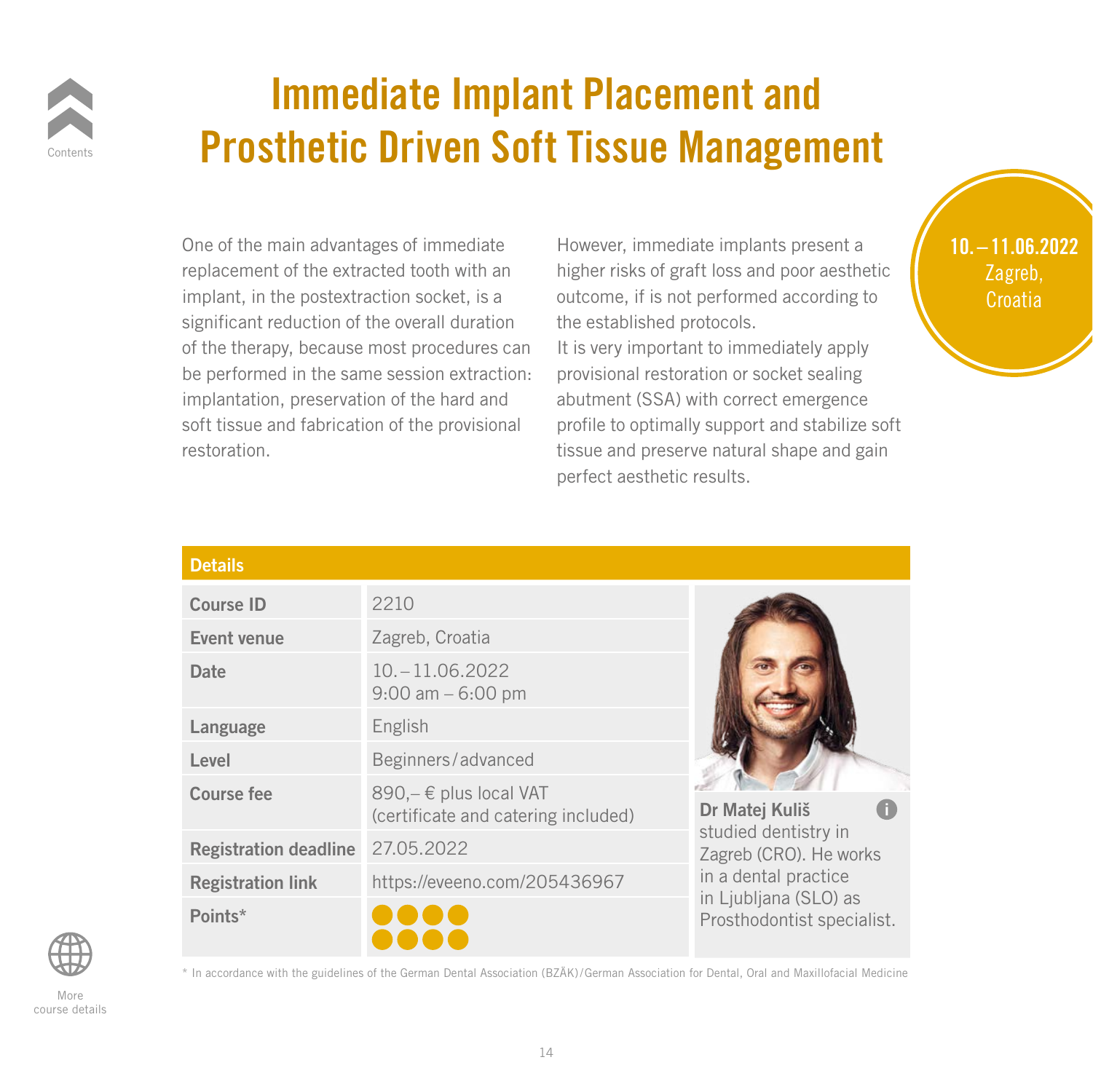

### <span id="page-14-0"></span>Immediate Provisionalization in the Aesthetic Region

Implant therapy has become a reliable and predictable treatment alternative for the replacement of missing teeth. Recently though, in pursuit for improved aesthetics, the literature has dedicated a considerable amount of its research on the successful maintenance and regeneration of the surrounding gingiva and bone, which are lost following extraction of teeth.

Implant dentistry, especially in the anterior zone, is a complex treatment option. We have to keep in mind the situation of the bone content versus the soft tissue. Through time we have seen a lot of treatment options. Which of them still have a right of survival? Frame a reliable and<br>Internative for the **Internal Internal** *Internative* for the *Internative*<br>Internal *Internal Leon in mind the* a etics, bone corner<br>
use Through<br>
ful treatment<br>
a right of

We will talk about the history of soft- and hard tissue management. Where are we now, and what is future going to bring? Figure lost we will talk<br>hard tissue<br>and what is

22.06.2022 Online seminar

| <b>Course ID</b><br>Event venue | 2211<br>Online seminar                                             |                                                 |
|---------------------------------|--------------------------------------------------------------------|-------------------------------------------------|
| <b>Date</b>                     | 22.06.2022<br>$18:00 - 19:00$ CET<br>(Vienna – Amsterdam – Berlin) |                                                 |
| Language                        | English                                                            |                                                 |
| Level                           | Beginners/advanced                                                 |                                                 |
| <b>Course fee</b>               | Free of charge                                                     | <b>Dr Joost Brouwers</b>                        |
| <b>Registration deadline</b>    | 22.06.2022                                                         | studied dentistry in                            |
| <b>Registration link</b>        | https://attendee.gotowebinar.com/<br>register/8966212078568817678  | Utrecht (NED). He is<br>based in his own dental |
| Points*                         |                                                                    | practice in Amersfoort<br>$(NED)$ .             |

\* In accordance with the guidelines of the German Dental Association (BZÄK)/German Association for Dental, Oral and Maxillofacial Medicine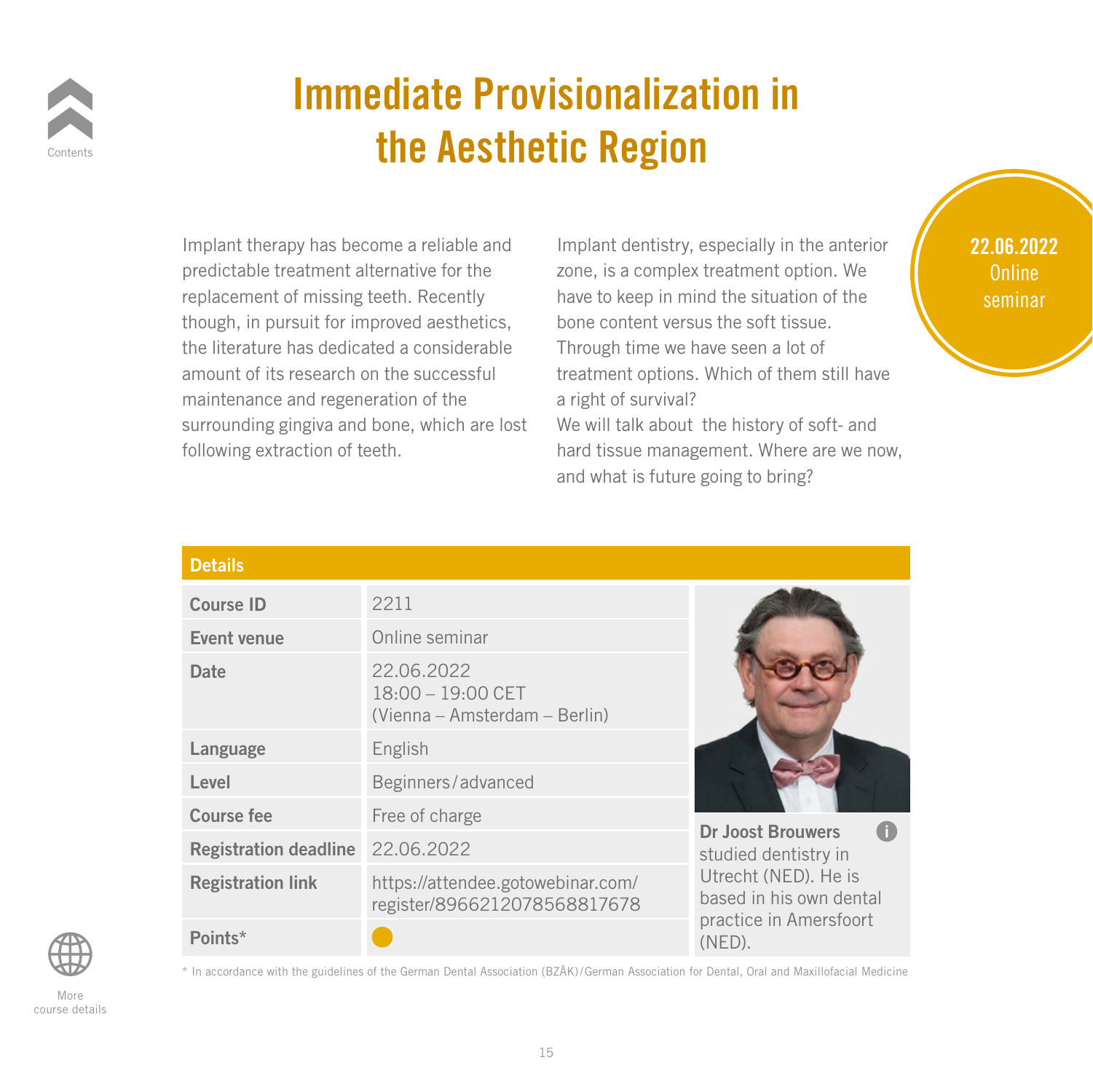

# <span id="page-15-0"></span>Life Quality in Just One Day

Patients with complete dentures and bone resorption in the posterior sector of the mouth often suffer from esthetic/functional discomfort, compromised denture retention and inadequate chewing function. Modern implant-supported restoration can enhance ention day of th<br>dern<br>hance

the personal well-being, self-esteem and life quality of these patients, with the installation of a fi xed denture in the same day of the implant surgery. dentures and bone the personal well-being, so<br>ior sector of the life quality of these patients

09. – 10.09.2022 Porto, Portugal

#### **Details**

| <b>Details</b>               |                                                                     |                                                 |
|------------------------------|---------------------------------------------------------------------|-------------------------------------------------|
| <b>Course ID</b>             | 2213                                                                |                                                 |
| Event venue                  | Porto, Portugal                                                     |                                                 |
| <b>Date</b>                  | $09. - 10.09.2022$<br>9:00 am $-6:30$ pm /<br>$9:00$ am $-12:30$ pm |                                                 |
| Language                     | English                                                             |                                                 |
| Level                        | Beginners/advanced                                                  |                                                 |
| <b>Course fee</b>            | 890,- € plus local VAT<br>(certificate and catering included)       | Dr Vito Hugo Familiar (                         |
| <b>Registration deadline</b> | 19.08.2022                                                          | studied dentistry in<br>Porto (POR) and is base |
| <b>Registration link</b>     | https://eveeno.com/262708240                                        | there in his own dental                         |
| Points*                      |                                                                     | practice.                                       |

Porto (POR) and is based

\* In accordance with the guidelines of the German Dental Association (BZÄK)/German Association for Dental, Oral and Maxillofacial Medicine

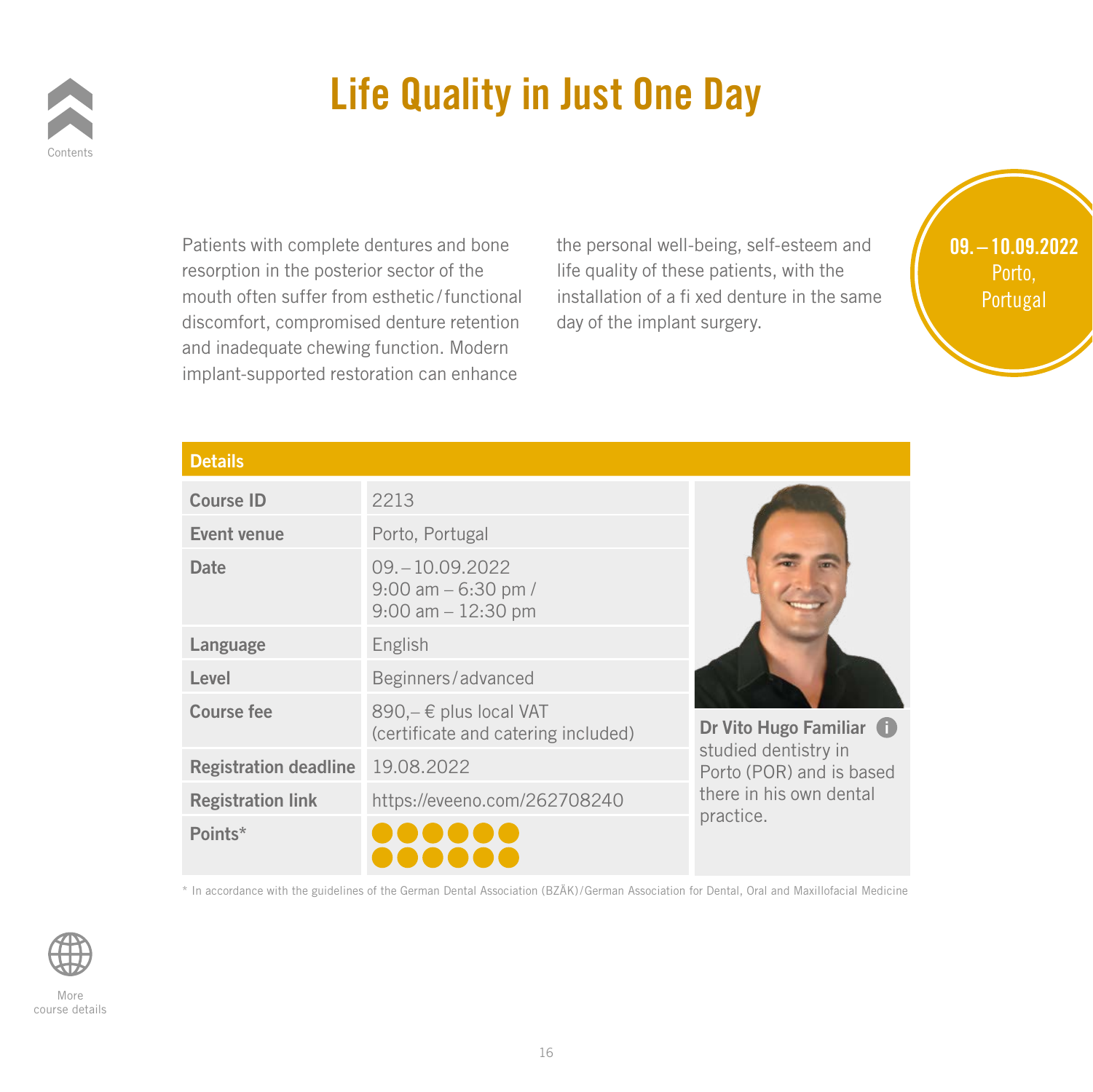

# <span id="page-16-0"></span>Digital Smile Design (DSD)

Treatment planing a full mouth rehabilitation is really chalenging. Once you start preparing the teeth there is no way back, and the patients are more and more demanding each day. "Digital smile design" by Christian Coachman has radically changed the approach to analizing the aesthetic parameters of our patients and at the same time enhanced the quality of communication with the team members and the patient ng unavoida<br> **USE**<br> **USE**<br> **USE**<br> **USE**<br> **USE**<br> **USE**<br> **USE**<br> **USE**<br> **USE**<br> **USE**<br> **USE**<br> **USE**<br> **USE**<br> **USE**<br> **USE** Figure the process<br>
unication up, provision<br>
tient outcome.

himself. Smile design is the starting point of improving diagnosis, treatment plan, and making a decision. In the digital era, it is an unavoidable tool in restorative dentistry. I mouth rehabilitation himself. Smile design is th<br>ce you start preparing of improving diagnosis, tre

> The aim of this online seminar is to explain the Digital smile design philosophy, show the process of treatment planing, mock up, provisional restorations and the final outcome.

14.09.2022 Online seminar

| <b>Course ID</b>             | 2214                                                              |                                                                             |
|------------------------------|-------------------------------------------------------------------|-----------------------------------------------------------------------------|
| Event venue                  | Online seminar                                                    |                                                                             |
| <b>Date</b>                  | 14.09.2022<br>18:00 - 19:00 CEST<br>(Vienna – Amsterdam – Berlin) |                                                                             |
| Language                     | English                                                           |                                                                             |
| Level                        | Beginners/advanced                                                |                                                                             |
| <b>Course fee</b>            | Free of charge                                                    |                                                                             |
| <b>Registration deadline</b> | 14.09.2022                                                        | Dr Goran Popović<br>studied dentistry in Rijeka                             |
| <b>Registration link</b>     | https://attendee.gotowebinar.com/<br>register/3585406681395863054 | (CRO). He works as a<br>general dentist with focus<br>on prosthodontics and |
| Points*                      |                                                                   | implementing DSD at<br>Rident Clinic in Porec (CRO).                        |



More course details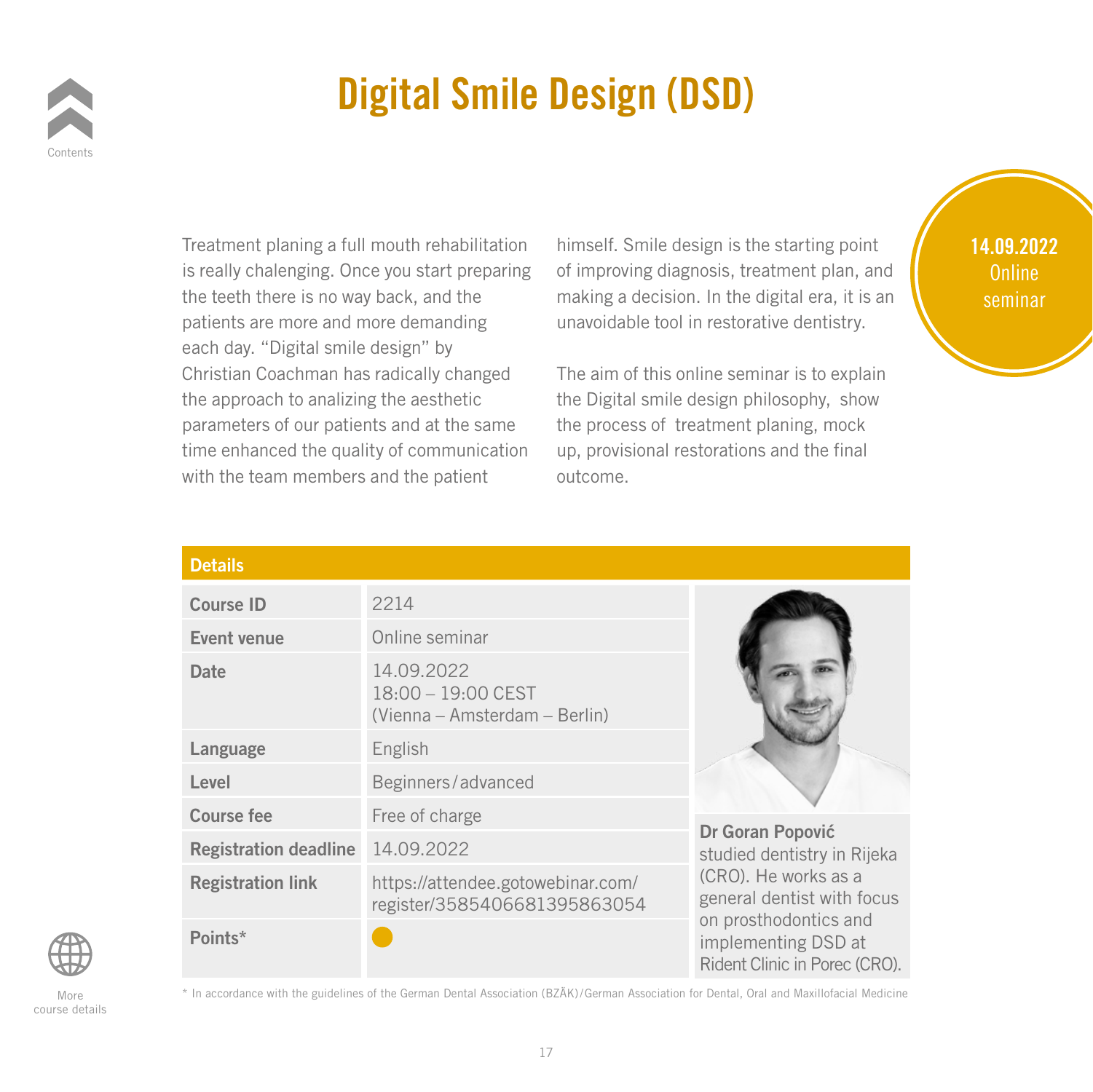

### <span id="page-17-0"></span>Partial Extraction Therapy

Partial extraction therapy has revolutionized the world of implantology in the last decade. Why is that so? It is well known that tooth extraction results in huge amount of bone loss. In order to prevent the bone loss, different techniques have been proposed. Why is PET superior to the others? This presentation will highlight the PET philosophy, the biology behind the concept and cover the most recent literature. PET Sined prep.<br> **Concept**<br> **Sined prep.** 

During the webinar different clinical approaches will be presented – single implant and multiple sites. Different PET procedures will be covered – socket shield, root submergence, pontic shield and Glocker technique. Also, the attendees will benefit from digital approach in socket shield preparation. py has revolutionized Lating the webinar differe<br>Internal approaches will be present<br>I known that tooth Limplant and multiple sites oone procedur<br>**u**sed. Glocker t<br>**Will bene** 



#### **Details**

| <b>Course ID</b>                 | 2215                                                              |                                                                        |  |
|----------------------------------|-------------------------------------------------------------------|------------------------------------------------------------------------|--|
| Event venue                      | Online seminar                                                    |                                                                        |  |
| <b>Date</b>                      | 05.10.2022<br>18:00 - 19:00 CEST<br>(Vienna – Amsterdam – Berlin) |                                                                        |  |
| Language                         | English                                                           |                                                                        |  |
| Level                            | Beginners/advanced                                                |                                                                        |  |
| <b>Course fee</b>                | Free of charge                                                    | Dr Matko Oguić                                                         |  |
| Registration deadline 05.10.2022 |                                                                   | studied dentistry at                                                   |  |
| <b>Registration link</b>         | https://attendee.gotowebinar.com/<br>register/7499822007906339086 | the University of Rijeka<br>(CRO). He works as Head                    |  |
| Points*                          |                                                                   | of Oral Surgery at the<br>Dental Policlinic Rident in<br>Rijeka (CRO). |  |

More course details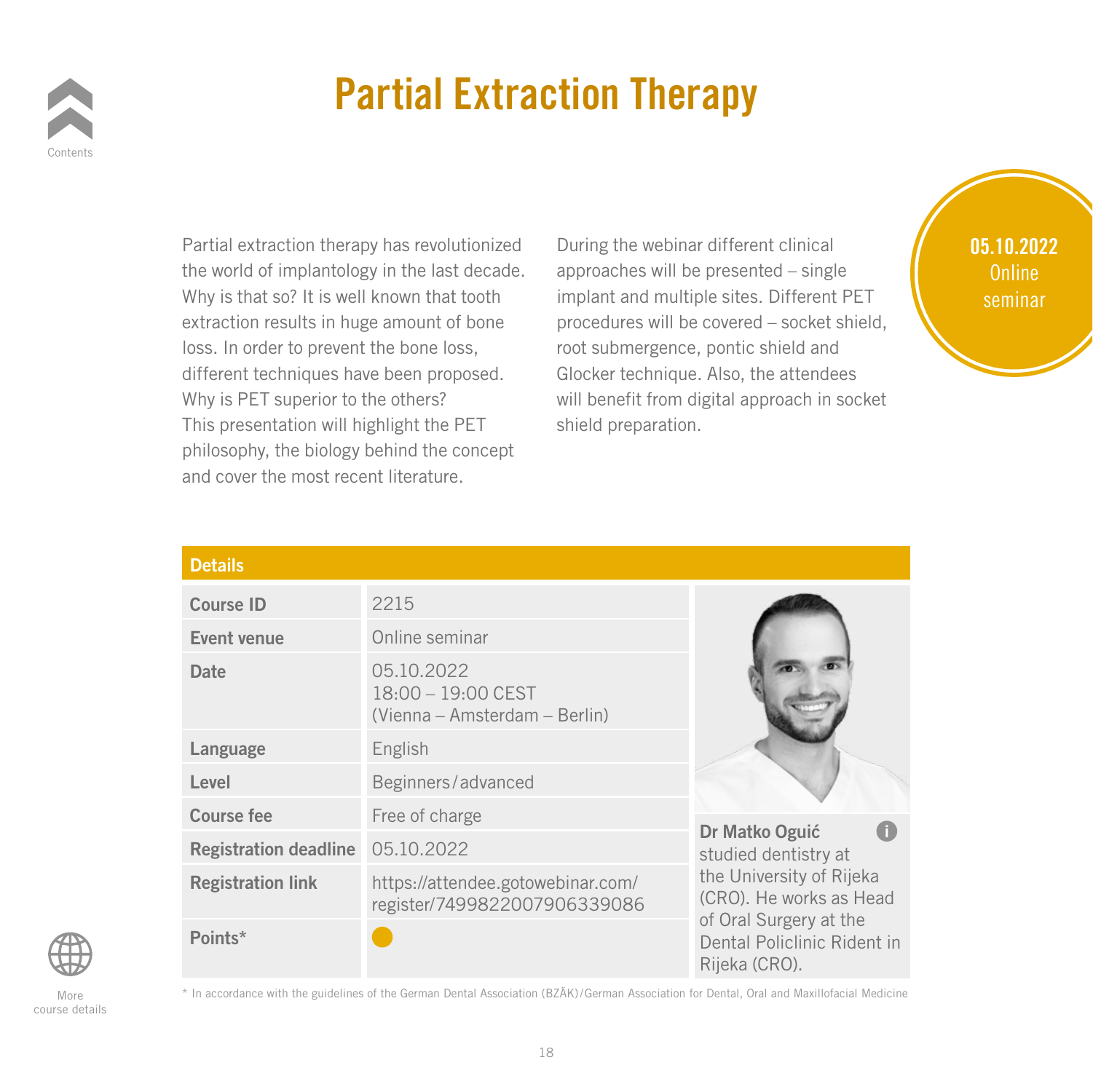

### <span id="page-18-0"></span>Open Day Special 3

#### From Priodontal Downs to Aesthetic Heights on Implants – A Theory

The soft tissue appearance is most crucial for the aesthetic appearance of implant born solutions. Implants in clinical practice have to compete against the "gold standard", the original tooth. In direct comparison implants are encountering a few drawbacks especially considering soft tissue integration. But an optimal soft tissue sealing of the transmucosal part of an implant is indispensable in terms of conserving sufficient bony support and delivering a strong back bone against unaesthetic tissue

recession. Therefore it is advisable to take smart measures for bone and soft tissue management in order to ensure sustainable success. The sustainability of a restorative interface is more and more benchmarking the value of clinical concepts and represents the key for aesthetic results the patients are looking for. The amenities of such a concept are highlighted by presenting aesthetically solved cases some of them on a long term basis. Ince is most crucial recession. Therefore it is a<br>**Interval property** from the smart measures for bone a<br>**Inical proptice boys** represented in order to a <sup>1"</sup>, success.<br>
interface<br>
backs the value<br>
gration. the key f France Cooking for.<br> **COOKING TO SET AND SOLUCE AND**<br> **COOKING** SOLUCE SAGE<br> **COOKING** TO SAGE<br> **COOKING** TO SAGE<br> **COOKING** TO SAGE<br> **COOKING** TO SAGE



| <b>Details</b>               |                                                                 |                                                                           |
|------------------------------|-----------------------------------------------------------------|---------------------------------------------------------------------------|
| <b>Course ID</b>             | 2216                                                            |                                                                           |
| Event venue                  | Bremen, Germany                                                 |                                                                           |
| Date                         | 21.10.2022<br>$9:00$ am $-9:00$ pm                              |                                                                           |
| Language                     | English                                                         |                                                                           |
| Level                        | Beginners/advanced                                              |                                                                           |
| <b>Course fee</b>            | 690, $-€$ plus local VAT<br>(certificate and catering included) | Dr Gerd Körner                                                            |
| <b>Registration deadline</b> | 30.09.2022                                                      | studied dentistry in<br>Münster (GER) and is                              |
| <b>Registration link</b>     | https://eveeno.com/303250330                                    | based as a specialist                                                     |
| Points*                      |                                                                 | dentist for periodontology<br>in a dental practice in<br>Bielefeld (GER). |



More course details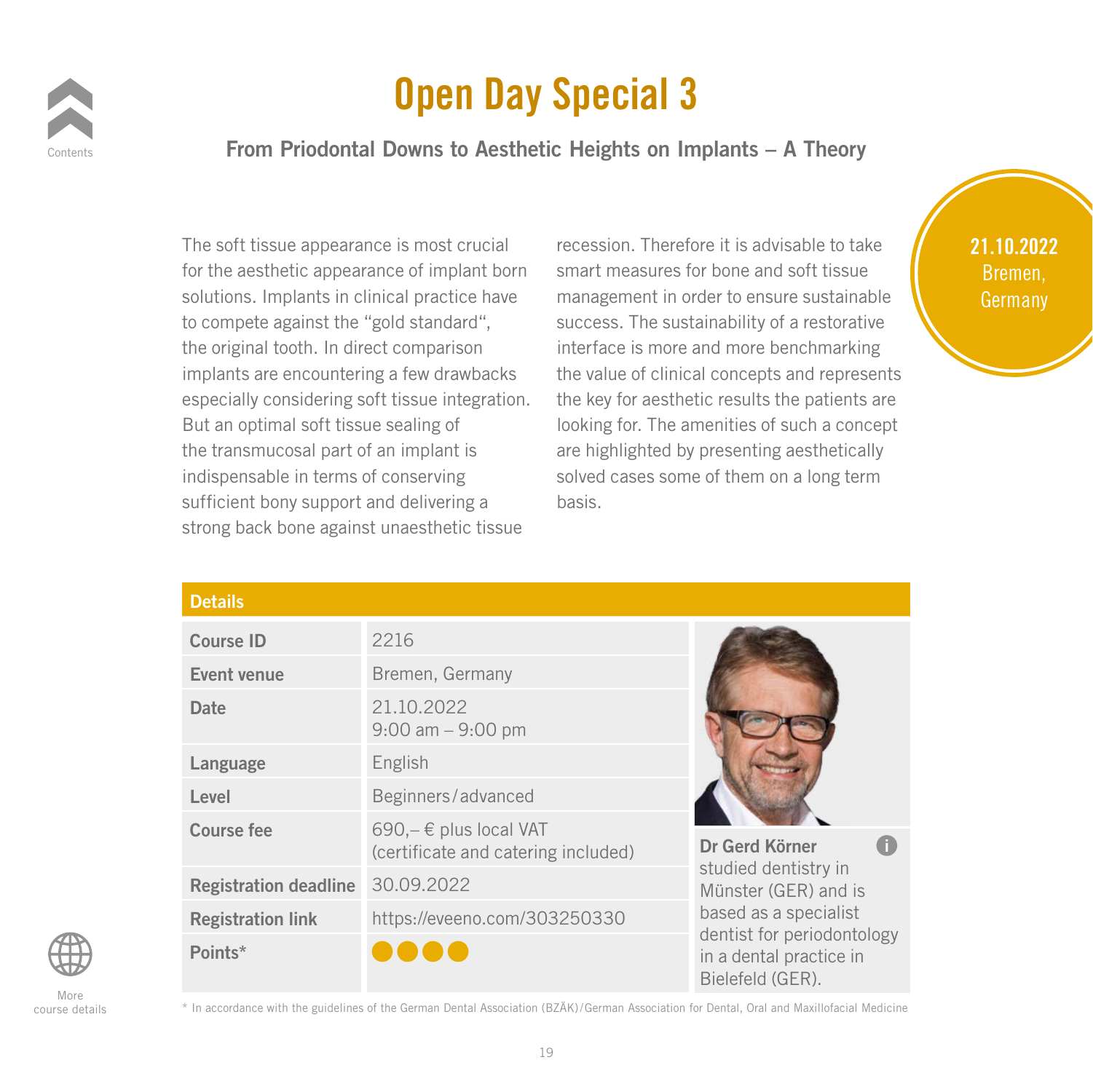

#### <span id="page-19-0"></span>Immediate Implant

Loading in Full Arch-cases – A 12 Year Experience

Participants will learn all the diagnostic, surgical and prosthetic steps, from A to Z, that will make immediate loading of full arches predictably successful. The focus will be on pre-surgical diagnosis and patient preparation, both restoratively and pharmacologically. Systematic implant placement, anatomically and prosthetically guided, will be covered. The choice of the right abutment at the time of the surgery, plus fast and reliable impression techniques, Finally will be fight<br>of the aspects of a<br>urgery,<br>chniques,

will be emphasized. There will also be a section on hard and soft tissue augmentation in very atrophic jaws. The right choice implants for each clinical indication will be discussed. Design and manufacturing guidelines of the provisional and permanent prostheses will be highlighted, as well as the economics aspects of a clinical decision. Il the diagnostic, will be emphasized. There<br>steps, from A to be a section on hard and s e right cho<br>**Example 15 and 16 and 25 and**<br>the provi



| <b>Details</b>                   |                                                               |                                                   |
|----------------------------------|---------------------------------------------------------------|---------------------------------------------------|
| <b>Course ID</b>                 | 2217                                                          |                                                   |
| Event venue                      | Athens, Greece                                                |                                                   |
| <b>Date</b>                      | 04.11.2022<br>$9:00$ am $-5:00$ pm                            |                                                   |
| Language                         | English                                                       |                                                   |
| Level                            | Beginners/advanced                                            |                                                   |
| <b>Course fee</b>                | 850,- € plus local VAT<br>(certificate and catering included) | Dr Nikos Krompas<br>Œ                             |
| Registration deadline 21.10.2022 |                                                               | studied dentistry in<br>Thessaloniki (GRE) and is |
| <b>Registration link</b>         | https://eveeno.com/588197736                                  | based in his own dental<br>practice in Athens     |
| Points*                          |                                                               | $(GRE)$ .                                         |



More course details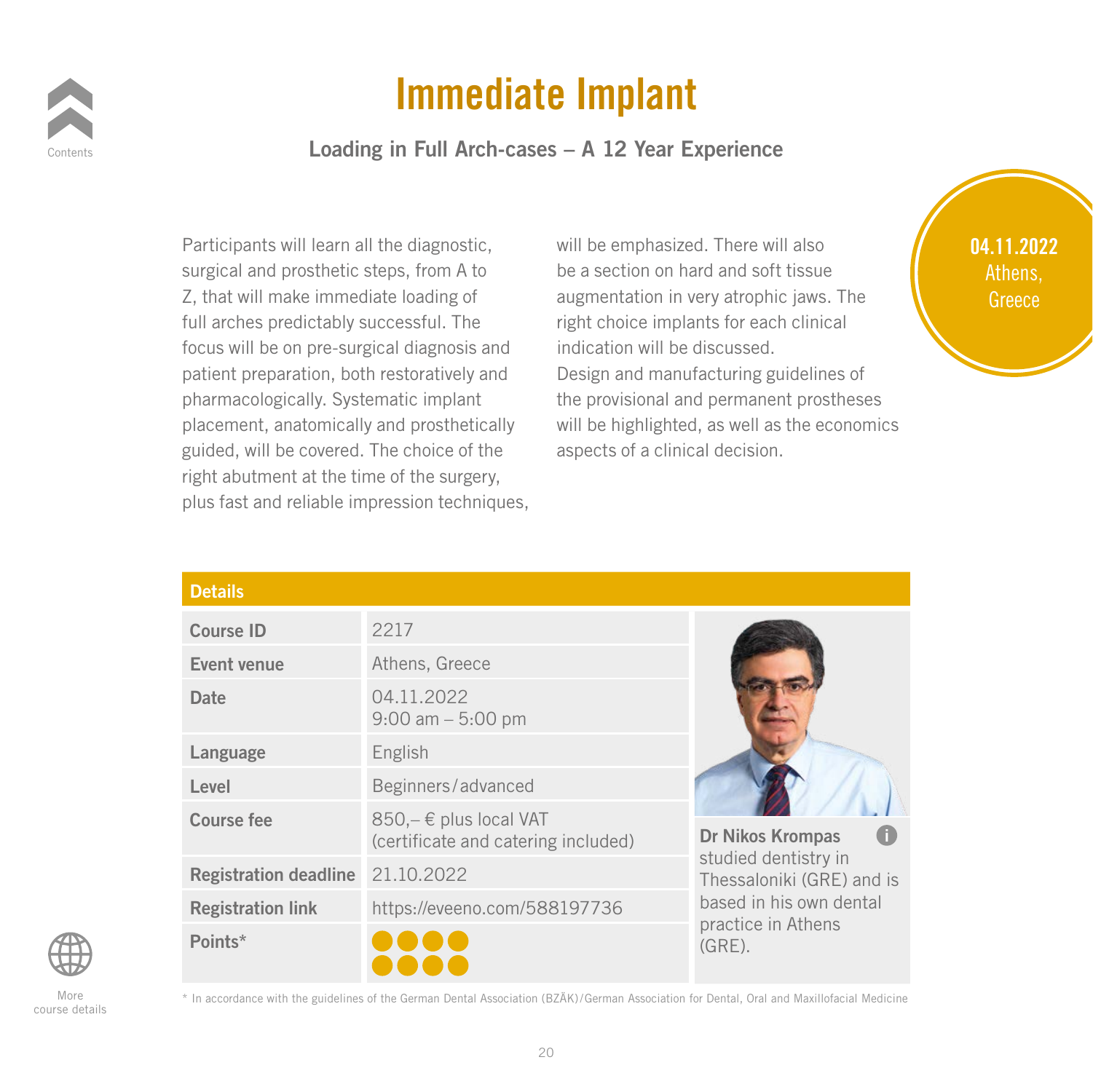

# <span id="page-20-0"></span>Digital Workflow with BEGO Guided Surgery

Nowadays we have many tools to provide safe and predictable treatment for our patients. Promising way of digital workflow seems to be invading our practices. How to start our journey with digital implantology and apply it to our everyday life? The purpose of the presentation is to illustrate the application of digital technology in the planning phases, surgical placement single im<br>day life?<br>**Washing CONCOCALCERT**<br> **ONLY**<br> **ONLY**<br> **ONLY**<br> **ONLY**<br> **ONLY**<br> **ONLY**<br> **ONLY** 

and prosthetic stages of implant treatment. This online webinar will also focus on guided surgery with BEGO implant system from single implant placement to full-arch cases. In tools to provide safe and prosthetic stages of in<br> **Interval of the Set of the Set of the Set of the United Set of the United Set of the United Set of the United**<br> **Interferies the Constant Set of the United Set of the** 

23.11.2022 Online seminar

| <b>Details</b>                   |                                                                    |                                                |
|----------------------------------|--------------------------------------------------------------------|------------------------------------------------|
| <b>Course ID</b>                 | 2218                                                               |                                                |
| Event venue                      | Online seminar                                                     |                                                |
| Date                             | 23.11.2022<br>$18:00 - 19:00$ CET<br>(Vienna – Amsterdam – Berlin) |                                                |
| Language                         | English                                                            |                                                |
| Level                            | Beginners/advanced                                                 |                                                |
| <b>Course fee</b>                | Free of charge                                                     | Dr Monika Ziemianek                            |
| Registration deadline 23.11.2022 |                                                                    | studied Dentistry in                           |
| <b>Registration link</b>         | Registration starts December 2021,<br>stay tuned on www.bego.com   | Zabrze (POL) and is<br>based in her own dental |
| Points*                          |                                                                    | practice in Suresnes<br>$(FRA)$ .              |



\* In accordance with the guidelines of the German Dental Association (BZÄK)/German Association for Dental, Oral and Maxillofacial Medicine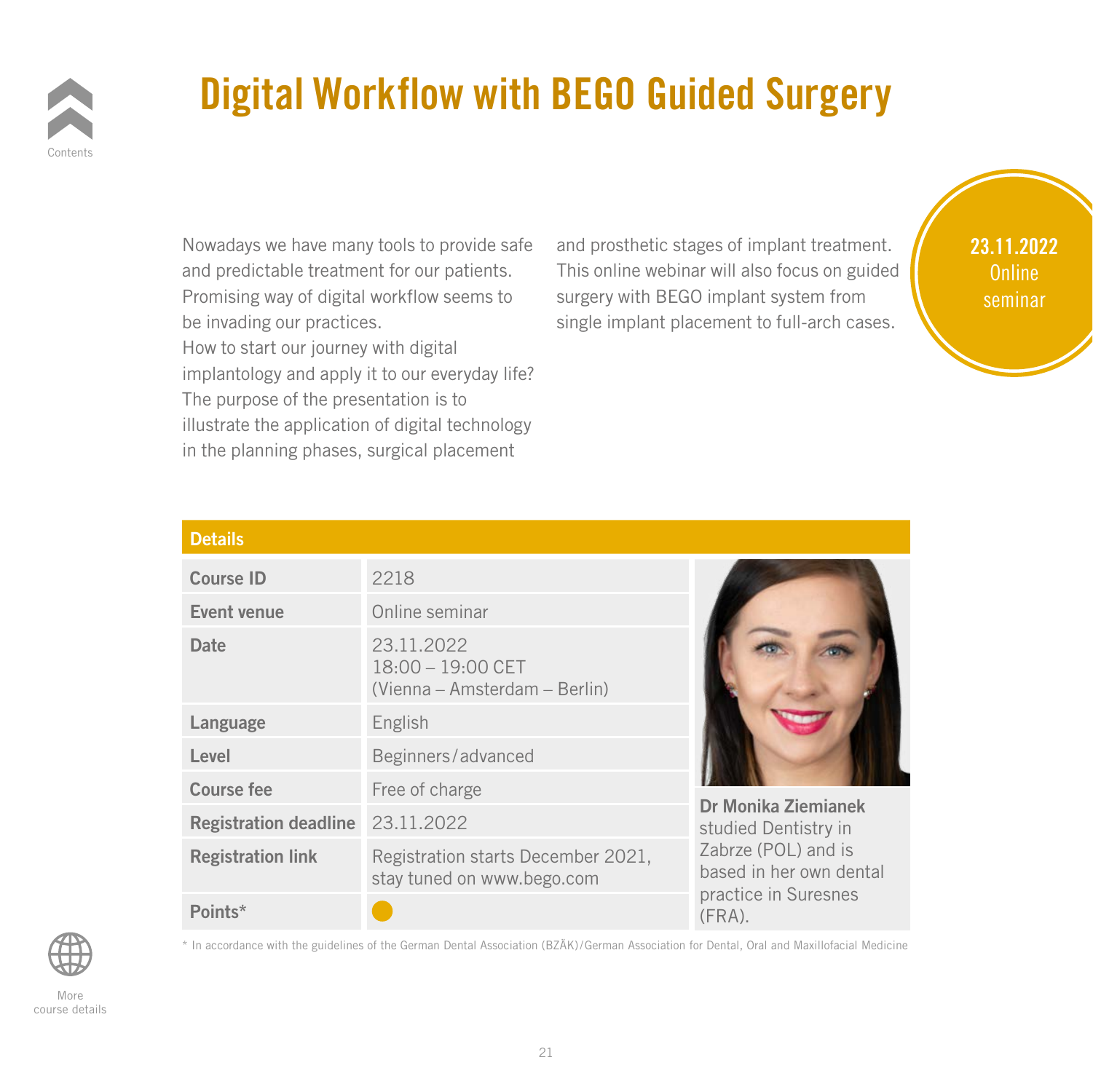

### Open Day / BEGO Guide

#### <span id="page-21-0"></span>Product Presentation

Dear customers and friends of BEGO Implant Systems,

You are welcome to visit us at our premises in Bremen. BEGO Implant Systems is a familyrun company and we would like to invite you to throw a look at our production facilities and to meet our teams in person. We would like to show you that "Made in Germany" is more than just a quality feature for us. For us it is offering services that fully meet your needs and requirements in order to provide mises in atmosph<br>family-<br>ite you Further,<br>ities on a sigh **Provident City Center**<br> **ONLY** is **COMPTE ONLY**<br> **ONLY ONLY ONLY COMPTE ONLY**<br> **ONLY COMPTE ONLY COMPTE ONLY COMPTE ONLY COMPTE ONLY COMPTE ONLY** 

the best possible solution for you. The open days are a perfect opportunity to spend the professional life in a family atmosphere. Primary of the best possible solution<br> **Integral of the set of the set of the professional**<br> **Integral the professional** 

> Further, we would be very happy to take you on a sightseeing tour through the historical City Center of Bremen, so that you can meet our famous "Town Musicians".

We are looking forward to welcoming you to our BEGO Family in Bremen!

09.12.2022 Bremen, Germany

| <b>Details</b>                   |                                    |
|----------------------------------|------------------------------------|
| <b>Course ID</b>                 | 2219                               |
| Event venue                      | Bremen, Germany                    |
| <b>Date</b>                      | 09.12.2022<br>$9:00$ am $-9:00$ pm |
| Language                         | English                            |
| Level                            | Beginners/advanced                 |
| <b>Course fee</b>                | Free of charge                     |
| Registration deadline 17.11.2022 |                                    |
| <b>Registration link</b>         | https://eveeno.com/306169307       |